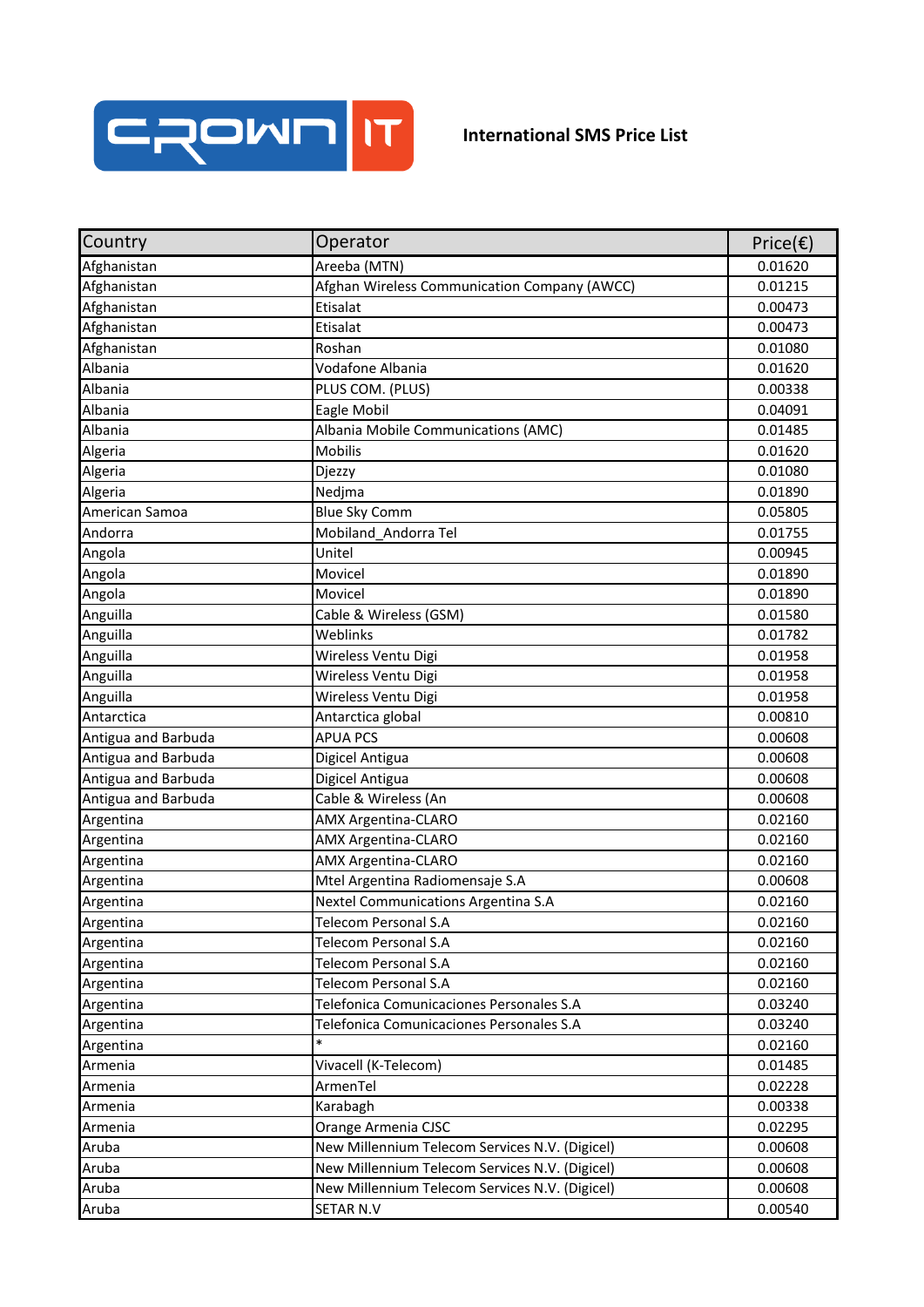| Australia       | <b>Telstra Corporation</b>                        | 0.04037 |
|-----------------|---------------------------------------------------|---------|
| Australia       | Lycamobile                                        | 0.00851 |
| Australia       | Vodafone Network Pty Ltd                          | 0.04307 |
| Australia       | Hutchison 3G                                      | 0.03848 |
| Australia       | Optus Mobile Pty Ltd                              | 0.03848 |
| Austria         | Mundio Mobile                                     | 0.01620 |
| Austria         | YESSS! Telekommunikation GmbH                     | 0.07425 |
| Austria         | Hutchison 3G Austria GmbH                         | 0.07425 |
| Austria         | Hutchison 3G Austria GmbH                         | 0.07425 |
| Austria         | mobilkom austria A1                               | 0.07425 |
| Austria         | mobilkom austria A1                               | 0.07425 |
| Austria         | mobilkom austria A1                               | 0.07425 |
| Austria         | T-Mobile Austria GmbH                             | 0.07425 |
| Austria         | T-Mobile Austria GmbH                             | 0.07425 |
| Austria         | Orange                                            | 0.07425 |
| Austria         | Orange                                            | 0.07425 |
| Austria         | Lycamobile                                        | 0.07425 |
| Austria         | Lycamobile                                        | 0.07425 |
| Azerbaijan      | Azerfon                                           | 0.02160 |
| Azerbaijan      | <b>Bakcell</b>                                    | 0.01215 |
| Azerbaijan      | azercell                                          | 0.00945 |
| <b>Bahamas</b>  | <b>BaTelCel</b>                                   | 0.02025 |
| <b>Bahamas</b>  | <b>BaTelCel</b>                                   | 0.02025 |
| <b>Bahamas</b>  | <b>BaTelCel</b>                                   | 0.02025 |
| <b>Bahrain</b>  | MTC Vodafone(zain)                                | 0.01283 |
| <b>Bahrain</b>  | Viva                                              | 0.01283 |
| <b>Bahrain</b>  | batelco                                           | 0.01283 |
| Bangladesh      | Teletalk                                          | 0.01877 |
| Bangladesh      | Sheba Tele Orascom                                | 0.00743 |
| Bangladesh      | AkTel(Robi)                                       | 0.00567 |
| Bangladesh      | <b>Grameen Phone</b>                              | 0.06210 |
| Bangladesh      | <b>Warid Telecom</b>                              | 0.00567 |
| Bangladesh      | City Cell                                         | 0.00945 |
| <b>BARBADOS</b> | Cable&Wireless                                    | 0.00608 |
| <b>BARBADOS</b> | Digicel Barbados Ltd.                             | 0.01620 |
| <b>BARBADOS</b> | Digicel Barbados Ltd.                             | 0.01620 |
| <b>BARBADOS</b> | <b>Sunbeach Communications</b>                    | 0.02052 |
| <b>BARBADOS</b> | Cellular Communicati                              | 0.02093 |
| <b>Belarus</b>  | JV Mobile Digital Communications Ltd (Velcom)     | 0.00500 |
| <b>Belarus</b>  | Belarusian Telecommunications Network CJSC (BeST) | 0.00675 |
| <b>Belarus</b>  | <b>MTS</b>                                        | 0.00338 |
| Belgium         | Base N.V.                                         | 0.02363 |
| Belgium         | Mobistar S.A.                                     | 0.00540 |
| Belgium         | Proximus                                          | 0.03645 |
| Belgium         | Lycamobile                                        | 0.00473 |
| <b>Belize</b>   | <b>Belize Telecommunication Ltd</b>               | 0.00338 |
| <b>Belize</b>   | <b>Belize Telecommunication Ltd</b>               | 0.00338 |
| <b>Belize</b>   | SPEEDNET (prepaid)                                | 0.00405 |
| Benin           | Spacetel-Benin (MTN)                              | 0.03240 |
| Benin           | EtisalatBenin(TELCEL                              | 0.04320 |
| Benin           | Office des(Libercom)                              | 0.01485 |
| <b>Benin</b>    | <b>BBCOM(Bell Benin)</b>                          | 0.05400 |
| Benin           | Glomobile Benin Ltd.                              | 0.04320 |
| Bermuda         | M3Wireless(Mobility)                              | 0.01215 |
| Bermuda         | Cellular One (CMDA-800)                           | 0.04050 |
|                 |                                                   |         |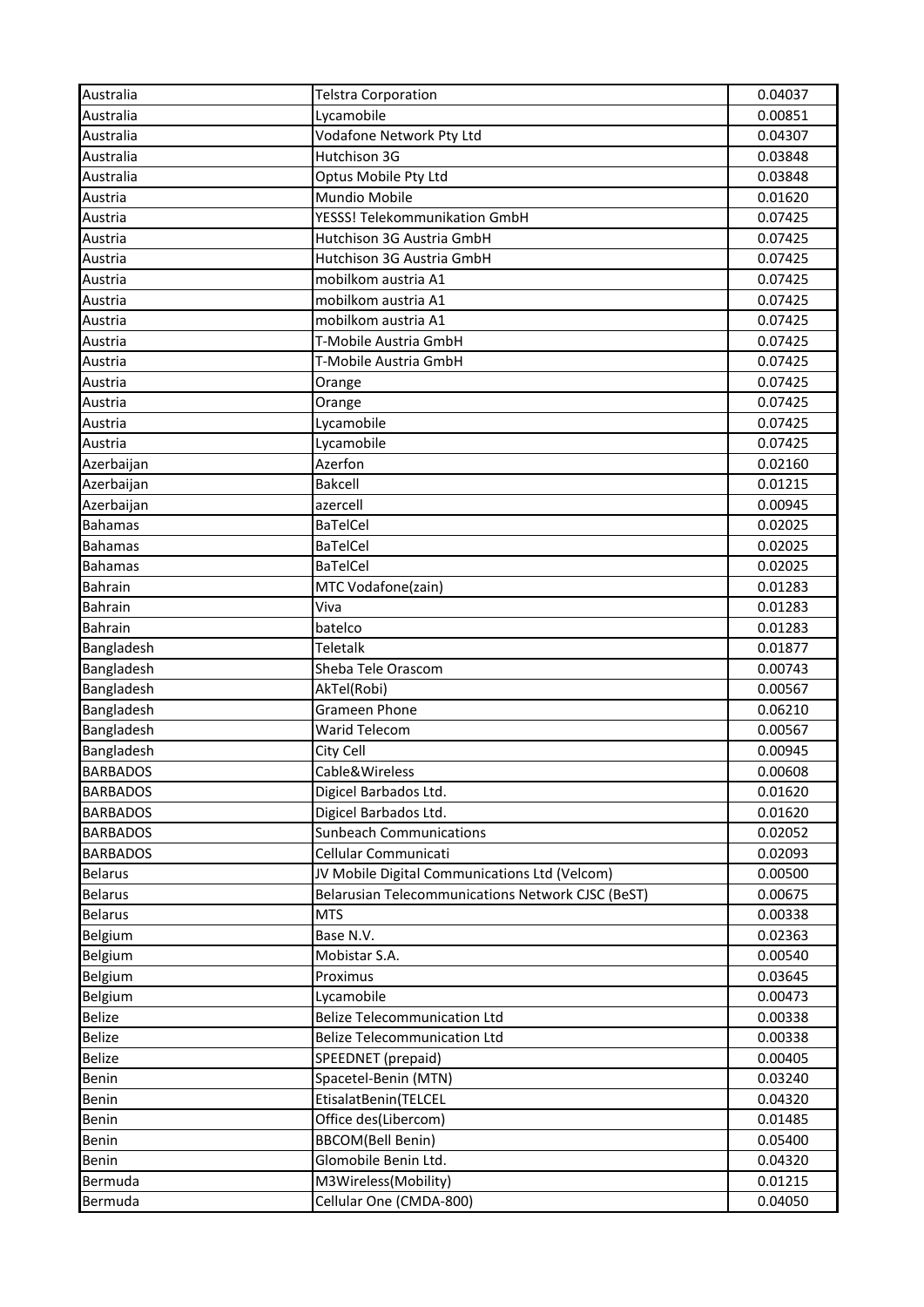| Bermuda                | Cellular One (CMDA-800)           | 0.04050 |
|------------------------|-----------------------------------|---------|
| Bermuda                | Digicel                           | 0.01215 |
| Bermuda                | Digicel                           | 0.01215 |
| <b>Bhutan</b>          | <b>B-Mobile</b>                   | 0.04320 |
| <b>Bhutan</b>          | TashiCell                         | 0.01013 |
| <b>Bolivia</b>         | Telecel(Tigo)                     | 0.00608 |
| <b>Bolivia</b>         | Nuevatel PCS De Viva              | 0.00608 |
| <b>Bolivia</b>         | Entel                             | 0.00608 |
| Bosnia and Herzegovina | RS Telecom (m:tel)                | 0.02970 |
| Bosnia and Herzegovina | <b>GSM BIH (BH Telecom)</b>       | 0.02970 |
| Bosnia and Herzegovina | <b>ERONET</b>                     | 0.02970 |
| <b>Botswana</b>        | <b>Botswana Telecom BTC</b>       | 0.00837 |
| <b>Botswana</b>        | Orange Botswana                   | 0.02565 |
| Botswana               | <b>Mascom Wireless</b>            | 0.00432 |
| <b>Brazil</b>          | Brasil Telecom-Oi                 | 0.02916 |
| <b>Brazil</b>          | Nextel                            | 0.03591 |
| <b>Brazil</b>          | Oi-TNL                            | 0.03375 |
| <b>Brazil</b>          | Oi-TNL                            | 0.03375 |
| <b>Brazil</b>          | <b>TIM</b>                        | 0.02916 |
| <b>Brazil</b>          | <b>TIM</b>                        | 0.02916 |
| <b>Brazil</b>          | <b>TIM</b>                        | 0.02916 |
| <b>Brazil</b>          | <b>TIM</b>                        | 0.02916 |
| <b>Brazil</b>          | Sercomtel Celular                 | 0.03375 |
| <b>Brazil</b>          | Vivo                              | 0.03375 |
| <b>Brazil</b>          | Vivo                              | 0.03375 |
| <b>Brazil</b>          | Vivo                              | 0.03375 |
| <b>Brazil</b>          | Vivo                              | 0.03375 |
| <b>Brazil</b>          | Vivo                              | 0.03375 |
| <b>Brazil</b>          | Claro-Americel                    | 0.03281 |
| <b>Brazil</b>          | <b>CTBC Celular</b>               | 0.03375 |
| <b>Brazil</b>          | <b>CTBC Celular</b>               | 0.03375 |
| <b>Brazil</b>          | <b>CTBC Celular</b>               | 0.03375 |
| <b>Brazil</b>          | <b>CTBC Celular</b>               | 0.03375 |
| <b>Brazil</b>          | Unicel do Brasil                  | 0.02781 |
| British Virgin Islan   | Cable & Wireless (West Indies)    | 0.00878 |
| British Virgin Islan   | Caribbean Cellular Telephone Ltd  | 0.00810 |
| British Virgin Islan   | Digicel (BVI) Ltd                 | 0.00878 |
| Brunei Darussalam      | <b>B-Mobile Communications</b>    | 0.00932 |
| Brunei Darussalam      | <b>DST Communications Sdn Bhd</b> | 0.00797 |
| <b>Bulgaria</b>        | <b>BTC</b> mobile                 | 0.07155 |
| <b>Bulgaria</b>        | <b>BTC</b> mobile                 | 0.07155 |
| <b>Bulgaria</b>        | MobilTel AD                       | 0.05805 |
| <b>Bulgaria</b>        | Cosmo Bulgaria Mobile             | 0.07155 |
| <b>Burkina Faso</b>    | Celtel(Zain)                      | 0.00770 |
| <b>Burkina Faso</b>    | Telecel Faso(Moov)                | 0.00581 |
| <b>Burkina Faso</b>    | Telmob S.A.                       | 0.02160 |
| <b>Burundi</b>         | Telecel                           | 0.00567 |
| Burundi                | Africell                          | 0.00945 |
| <b>Burundi</b>         | ONATEL                            | 0.01958 |
| <b>Burundi</b>         | Spacetel                          | 0.00567 |
| Burundi                | <b>HITS Telecom</b>               | 0.00675 |
| Cambodia               | <b>VIETTEL (Metfone)</b>          | 0.01350 |
| Cambodia               | CADCOMMS(QB)                      | 0.02039 |
| Cambodia               | Camshin(Mfone)                    | 0.01620 |
| Cambodia               | Latelz Co. Ltd SMART              | 0.00675 |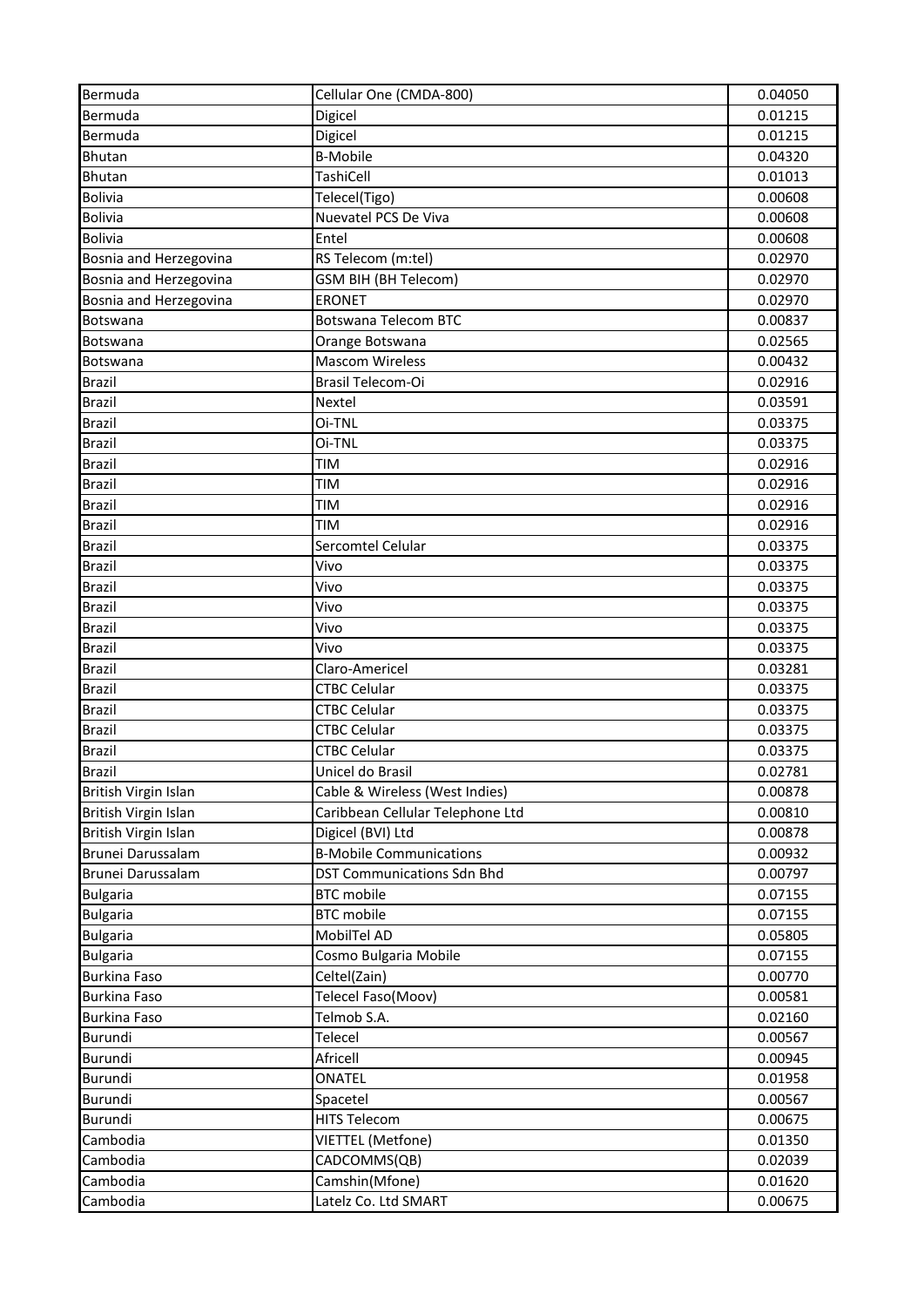| Cambodia                       | Latelz Co. Ltd SMART                          | 0.00675            |
|--------------------------------|-----------------------------------------------|--------------------|
| Cambodia                       | Hello Axiata                                  | 0.01620            |
| Cambodia                       | BeelineKH (Sotelco)                           | 0.00662            |
| Cambodia                       | S Telecom                                     | 0.00473            |
| Cambodia                       | Excell                                        | 0.00473            |
| Cameroon                       | <b>MTN</b>                                    | 0.02673            |
| Cameroon                       | Orange                                        | 0.02066            |
| Cape Verde                     | CV Telecom (Movel)                            | 0.01553            |
| Cape Verde                     | T+ Telecom                                    | 0.01553            |
| Cayman Islands                 | Cable & Wireless                              | 0.01958            |
| Cayman Islands                 | Digicel Cayman Ltd                            | 0.04793            |
| Central African Republic       | <b>Telecel</b>                                | 0.00810            |
| Central African Republic       | Orange                                        | 0.00405            |
| Central African Republic       | <b>INVIVENT</b>                               | 0.00473            |
| Central African Republic       | <b>NationLink Telecom</b>                     | 0.07020            |
| Central African Republic       | Atlantique(Moov CAR)                          | 0.00473            |
| Chad                           | Celtel                                        | 0.00770            |
| Chad                           | Millicom (Tchad Mobile)                       | 0.01080            |
| Chile                          | EntelTelefonia                                | 0.06345            |
| Chile                          | <b>TelefonicaMovistar</b>                     | 0.01755            |
| Chile                          | TelefonicaMovistar                            | 0.01755            |
| Chile                          | <b>ENTEL PCS</b>                              | 0.01755            |
| Chile                          | Claro                                         | 0.01755            |
| China                          | China Mobile                                  | 0.04050            |
| China                          | China Mobile                                  | 0.04050            |
| China                          | China Mobile                                  | 0.04050            |
| China                          | China Telecom                                 | 0.04050            |
| China                          | China Unicom                                  | 0.04050            |
| Colombia                       | Tigo                                          | 0.01755            |
| Colombia                       | Tigo                                          | 0.01755            |
| Colombia                       | Telef(Movistar)                               | 0.01755            |
| Colombia                       | Telef(Movistar)                               | 0.01755            |
| Colombia                       | Comcel S.A                                    | 0.01755            |
| Comoros                        | <b>HURI</b>                                   | 0.00405            |
|                                | Celtel Congo                                  | 0.00770            |
| Congo                          | MTN(Libertis Tele)                            |                    |
| Congo                          | Warid Congo                                   | 0.03915            |
| Congo                          | <b>Telecom Cook Islands</b>                   | 0.00405            |
| Cook Islands                   |                                               | 0.00581<br>0.00810 |
| Costa Rica<br>Costa Rica       | Instituto Costarricense de Electricidad (ICE) | 0.00810            |
|                                | Instituto Costarricense de Electricidad (ICE) |                    |
| Costa Rica                     | Movistar                                      | 0.00405            |
| Costa Rica                     | Claro                                         | 0.02214            |
| Croatia                        | vipnet                                        | 0.00675            |
| Croatia                        | T-Mobile HR                                   | 0.00405            |
| Croatia                        | Tele2                                         | 0.01080            |
| Cuba                           | Cubacel                                       | 0.00554            |
| Cyprus                         | MTN (Areeba Ltd)                              | 0.06345            |
| Cyprus                         | CYTAmobile-Vodafone                           | 0.00864            |
| Cyprus                         | PrimeTel PLC                                  | 0.01013            |
| Czech Republic                 | T-Mobile                                      | 0.01823            |
| Czech Republic                 | Vodafone                                      | 0.01823            |
| Czech Republic                 | Vodafone                                      | 0.01823            |
| Czech Republic                 | O <sub>2</sub>                                | 0.01823            |
| Democratic Republic of the Con | Supercell                                     | 0.01080            |
| Democratic Republic of the Con | Vodacom                                       | 0.03375            |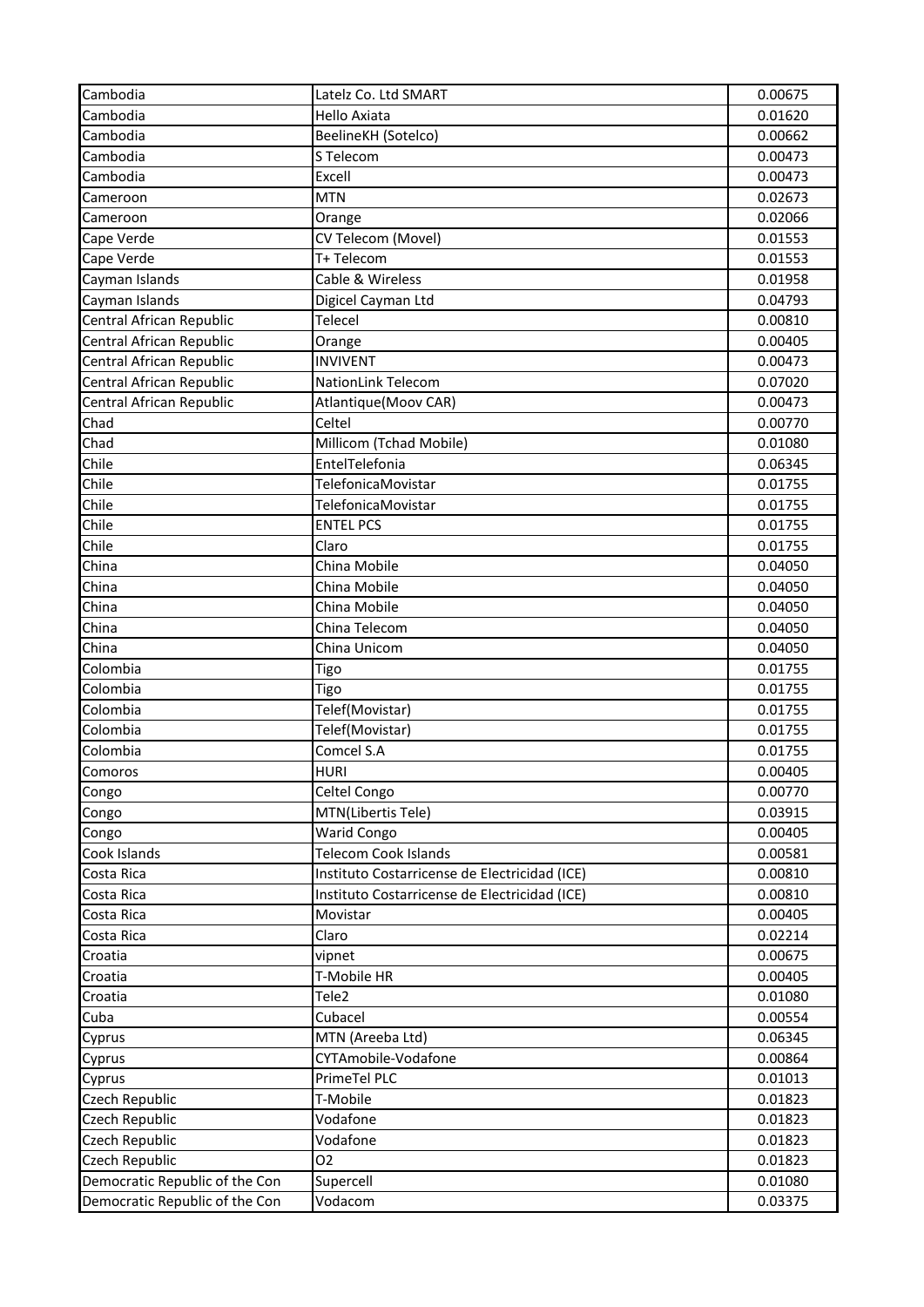| Democratic Republic of the Con | Celtel(Zain)         | 0.00770 |
|--------------------------------|----------------------|---------|
| Democratic Republic of the Con | Sait-T               | 0.00972 |
| Democratic Republic of the Con | <b>CCT</b>           | 0.03443 |
| Denmark                        | Telia (Orange)       | 0.03348 |
| Denmark                        | Telia (Orange)       | 0.03348 |
| Denmark                        | Hi3G                 | 0.03348 |
| Denmark                        | Telenor(Sonofon)     | 0.03348 |
| Denmark                        | <b>TDC Mobil</b>     | 0.03348 |
| Denmark                        | <b>TDC Mobil</b>     | 0.03348 |
| Denmark                        | Lycamobile Denmark   | 0.03348 |
| Djibouti                       | Evatis               | 0.00810 |
| Dominica Commnwealth           | Digicel Dominica     | 0.00797 |
| Dominica Commnwealth           | Cable & Wireless Dom | 0.01350 |
| Dominican Repblic              | Orange Dominicana    | 0.01350 |
| Dominican Repblic              | Compania(Claro)      | 0.01350 |
| Dominican Repblic              | Trilogy Domini(Viva) | 0.01350 |
| Dominican Repblic              | Tricom               | 0.01350 |
| Dominican Repblic1             | Orange Dominicana    | 0.01350 |
| Dominican Repblic1             | Compania(Claro)      | 0.01350 |
| Dominican Repblic1             | Trilogy_Domini(Viva) | 0.01350 |
| Dominican Repblic1             | Tricom               | 0.01350 |
| Dominican Repblic1             | <b>WIND Telecom</b>  | 0.01350 |
| Dominican Repblic2             | Orange Dominicana    | 0.04995 |
| Dominican Repblic2             | Compania(Claro)      | 0.01350 |
| Dominican Repblic2             | Trilogy_Domini(Viva) | 0.02228 |
| <b>East Timor</b>              | <b>Timor Telecom</b> | 0.00473 |
| Ecuador                        | Porta (Conecel)      | 0.01607 |
| Ecuador                        | Alegro PCS (Telecsa) | 0.02093 |
| Ecuador                        | Movistar (Otecel)    | 0.03281 |
| Egypt                          | Etisalat             | 0.02835 |
| Egypt                          | Vodafone             | 0.02970 |
| Egypt                          | mobinil              | 0.02835 |
| El Salvador                    | Telfonica            | 0.02295 |
| El Salvador                    | <b>CTE Telecom</b>   | 0.01080 |
| El Salvador                    | Telemovil(Tigo)      | 0.01877 |
| El Salvador                    | <b>DIGICEL</b>       | 0.00810 |
| <b>Equatorial Guinea</b>       | <b>GETESA</b>        | 0.00338 |
| <b>Equatorial Guinea</b>       | <b>HiTs GESA</b>     | 0.01188 |
| Eritrea                        | Eritel               | 0.02700 |
| Estonia                        | Radiolinja Eesti     | 0.01229 |
| Estonia                        | Tele 2 Eesti         | 0.04320 |
| Estonia                        | <b>EMT</b>           | 0.04995 |
| Ethiopia                       | EthioMobile          | 0.07830 |
| <b>Falkland Islands</b>        | Touch                | 0.02430 |
| Faroe Islands                  | Faroese Telecom GSM  | 0.00473 |
| Fiji                           | Vodafone             | 0.01485 |
| Fiji                           | Digicel Fiji Ltd     | 0.00405 |
| Fiji                           | Inkk Mobile(MVNO)    | 0.00945 |
| Finland                        | DNA Verkot Oy        | 0.12015 |
| Finland                        | DNA Verkot Oy        | 0.12015 |
| Finland                        | DNA Verkot Oy        | 0.12015 |
| Finland                        | DNA Verkot Oy        | 0.12015 |
| Finland                        | Elisa Oyj            | 0.03375 |
| Finland                        | Alands Mobiltelefon  | 0.05805 |
| Finland                        | Sonera (Tele)        | 0.05670 |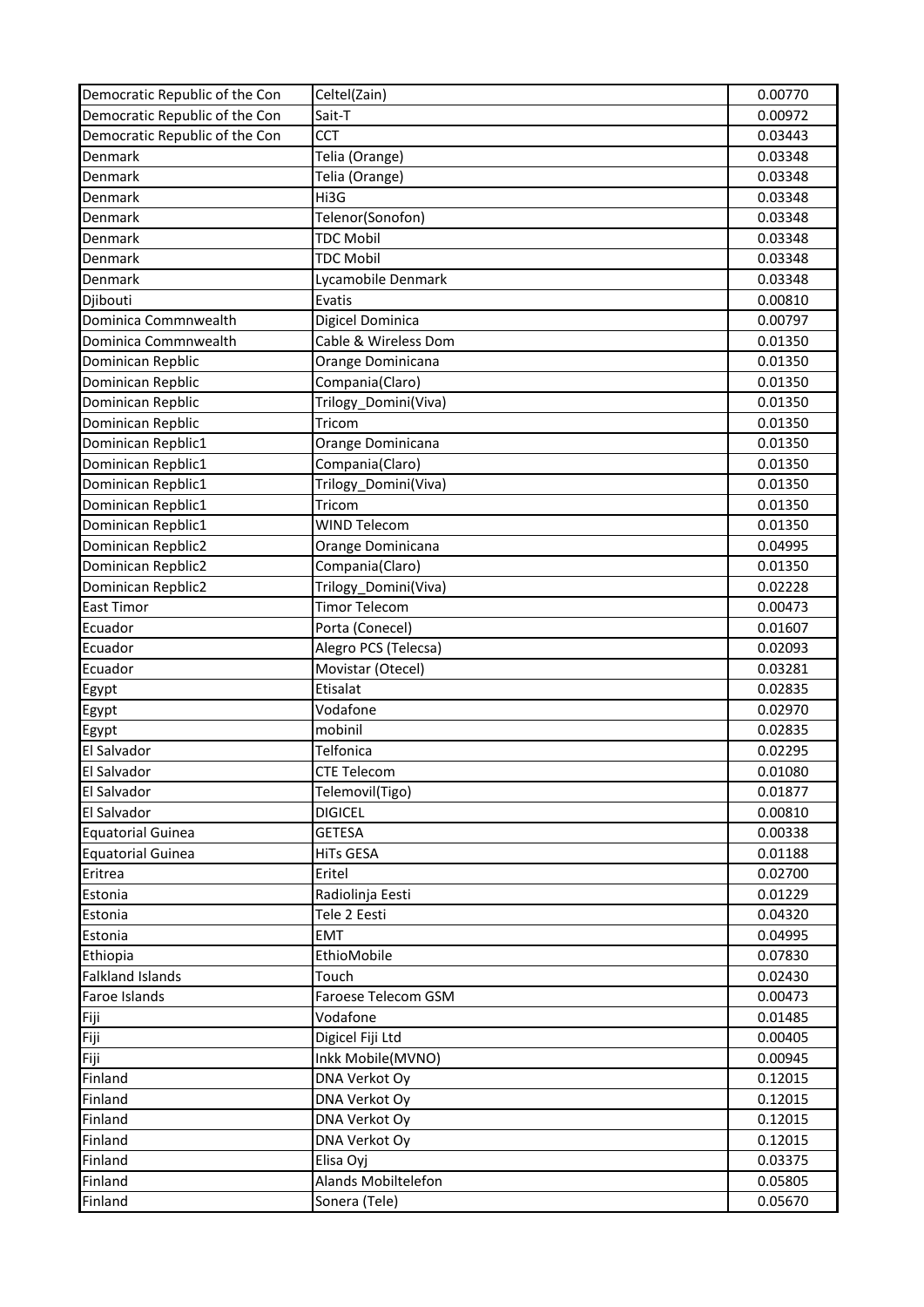| France               | <b>Bouygues T</b>                  | 0.04725 |
|----------------------|------------------------------------|---------|
| France               | <b>Bouygues T</b>                  | 0.04725 |
| France               | <b>Bouygues T</b>                  | 0.04725 |
| France               | Free Moblie                        | 0.04725 |
| France               | Free Moblie                        | 0.04725 |
| France               | Lycamobile                         | 0.06912 |
| France               | Orange France                      | 0.04725 |
| France               | Outremer T                         | 0.04725 |
| France               | Soci (SFR)                         | 0.04725 |
| France               | Soci (SFR)                         | 0.04725 |
| France               | Soci (SFR)                         | 0.04725 |
| France               | Transatel                          | 0.06912 |
| French Guiana        | Digicel Antilles Francaises Guyane | 0.03915 |
| <b>French Guiana</b> | Outremer T                         | 0.01215 |
| French Guiana        | Orange Guyane                      | 0.10260 |
| French Polynesia     | <b>VINI</b>                        | 0.01350 |
| Gabon                | Celtel (Airtel)                    | 0.00770 |
| Gabon                | TELECEL-moov                       | 0.00500 |
| Gabon                | Libertis                           | 0.00810 |
| Gabon                | Azur (USAN)                        | 0.01350 |
| Gambia               | Gamcel                             | 0.00810 |
| Gambia               | Qcell                              | 0.06210 |
| Gambia               | Africell                           | 0.00810 |
| Gambia               | Comium                             | 0.00540 |
| Georgia              | Magti GSM (MagtiCom)               | 0.01485 |
| Georgia              | QCell (Beeline)                    | 0.01485 |
| Georgia              | GeoCell                            | 0.01485 |
| Germany              | E-Plus                             | 0.05265 |
| Germany              | E-Plus                             | 0.05265 |
| Germany              | E-Plus                             | 0.05265 |
| Germany              | T-Mobile D                         | 0.05265 |
| Germany              | Vodafone D2                        | 0.05265 |
| Germany              | Vodafone D2                        | 0.05265 |
| Germany              | Vodafone D2                        | 0.05265 |
| Germany              | O <sub>2</sub>                     | 0.05265 |
| Germany              | vistream GmbH                      | 0.05265 |
| Germany              | MobilCom(Freenet)                  | 0.05265 |
| Germany              | LycaMobile                         | 0.05265 |
| Ghana                | Zain (Airtel)                      | 0.00770 |
| Ghana                | Scancom Ltd (MTN)                  | 0.00662 |
| Ghana                | Mobitel (tiGO)                     | 0.00743 |
| Ghana                | Kasapa Telecom Ltd (CDMA)          | 0.00945 |
| Ghana                | Ghana Tel(Vodafone)                | 0.00338 |
| Ghana                | Glo Mobile                         | 0.00743 |
| Gibraltar            | Gibraltar                          | 0.00405 |
| Gibraltar            | Gibtelecom                         | 0.01215 |
| Greece               | WIND(TIM)                          | 0.04185 |
| Greece               | WIND(TIM)                          | 0.04185 |
| Greece               | vodafone                           | 0.04185 |
| Greece               | cosmote                            | 0.04185 |
| Greece               | cosmote                            | 0.04185 |
| Greenland            | Tele Greenland A/S                 | 0.00473 |
| Grenada              | Cable and Wireless                 | 0.01215 |
| Grenada              | Digicel                            | 0.02700 |
| Grenada              | Digicel                            | 0.02700 |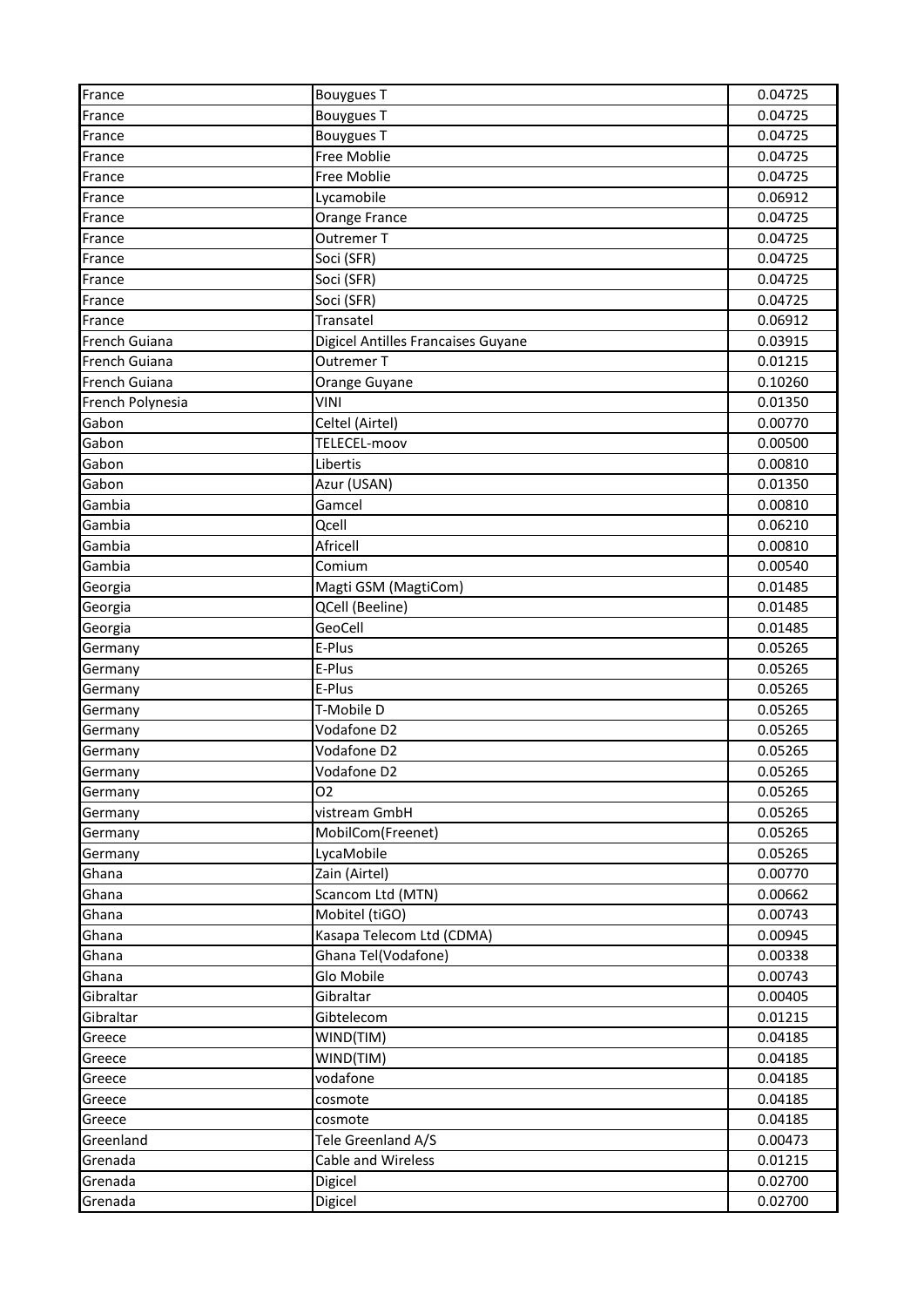| Guadeloupe       | Saint Martin Et Saint Barthelemy Tel Cell SARL | 0.01350 |
|------------------|------------------------------------------------|---------|
| Guadeloupe       | Dauphin Telecom                                | 0.03510 |
| Guadeloupe       | Orange Cara                                    | 0.10260 |
| Guadeloupe       | Bouygues(Digicel)                              | 0.00810 |
| Guadeloupe       | Outremer T                                     | 0.01890 |
| Guam             | Pulse Mobile Llc                               | 0.03375 |
| Guam             | It&e Overseas, Inc. - Gu                       | 0.09045 |
| Guam             | Wave Runner, Llc                               | 0.09045 |
| Guam             | <b>Guam Tele Authority</b>                     | 0.09045 |
| Guam             | Choice Phone Llc Dba Iconn                     | 0.09045 |
| Guam             | docomo                                         | 0.09045 |
| Guatemala        | Servicios de Comunicaciones Personales Ina     | 0.03105 |
| Guinea           | Areeba-Guin                                    | 0.03240 |
| Guinea           | Orange Guin                                    | 0.01148 |
| Guinea           | Intercel                                       | 0.01418 |
| Guinea           | Cellcom Guin                                   | 0.00540 |
| Guinea-Bissau    | Areeba(SpaceTel)                               | 0.02970 |
| Guinea-Bissau    | Orange Bissau                                  | 0.01620 |
| Guinea-Bissau    | Guinetel                                       | 0.01755 |
| Guyana           | Digicel Guyana                                 | 0.00608 |
| Guyana           | Guyana Telephone & Telegraph                   | 0.02970 |
| Haiti            | Communication Cellulaire S.A (ComCEL)          | 0.00810 |
| Haiti            | Netcom(Rectel)                                 | 0.00810 |
| Haiti            | Haiti Mobile(Rectel)                           | 0.00810 |
| Haiti            | Haiti Mobile(Rectel)                           | 0.00810 |
| Haiti            | Unigestion Holding S.A (Digicel)               | 0.04185 |
| Haiti            | Unigestion Holding S.A (Digicel)               | 0.04185 |
| Honduras         | Sercom (Claro)                                 | 0.04050 |
| Honduras         | Celtel (Tigo)                                  | 0.04050 |
| Honduras         | Celtel (Tigo)                                  | 0.04050 |
| Honduras         | Digicel Hondura                                | 0.04050 |
| Honduras         | Digicel Hondura                                | 0.04050 |
| Honduras         | Empresa Hondurena                              | 0.04050 |
| <b>Hong Kong</b> | CITIC Telecom 1616                             | 0.04320 |
| Hong Kong        | <b>CSL</b>                                     | 0.04860 |
| Hong Kong        | <b>CSL</b>                                     | 0.04860 |
| Hong Kong        | China Motion Telecom (HK) Ltd                  | 0.01620 |
| <b>Hong Kong</b> | China Motion Telecom (HK) Ltd                  | 0.01620 |
| Hong Kong        | China Unicom International Ltd                 | 0.02160 |
| Hong Kong        | Hong Kong CSL Ltd                              | 0.04995 |
| Hong Kong        | Hutchison - CDMA                               | 0.01620 |
| Hong Kong        | Hutchison Telephone Company Ltd                | 0.04185 |
| <b>Hong Kong</b> | Hutchison Telephone Company Ltd                | 0.04185 |
| Hong Kong        | Hutchison3G                                    | 0.01890 |
| Hong Kong        | Mandarin(PCCW- HKT)                            | 0.01620 |
| Hong Kong        | New World PCS(CSL)                             | 0.04185 |
| Hong Kong        | PCCW - HKT Telephone Ltd                       | 0.01080 |
| <b>Hong Kong</b> | <b>PCCW Limited</b>                            | 0.04320 |
| Hong Kong        | Peoples TC                                     | 0.01080 |
| Hong Kong        | <b>SmarTone Mobile</b>                         | 0.04455 |
| Hong Kong        | <b>SmarTone Mobile Communications Ltd</b>      | 0.04320 |
| <b>Hong Kong</b> | <b>SmarTone Mobile Communications Ltd</b>      | 0.04320 |
| Hong Kong        | <b>Trident Telecom Ventures Ltd</b>            | 0.04185 |
| Hungary          | T-Mobile                                       | 0.07020 |
| Hungary          | Telenor (PANNON)                               | 0.07020 |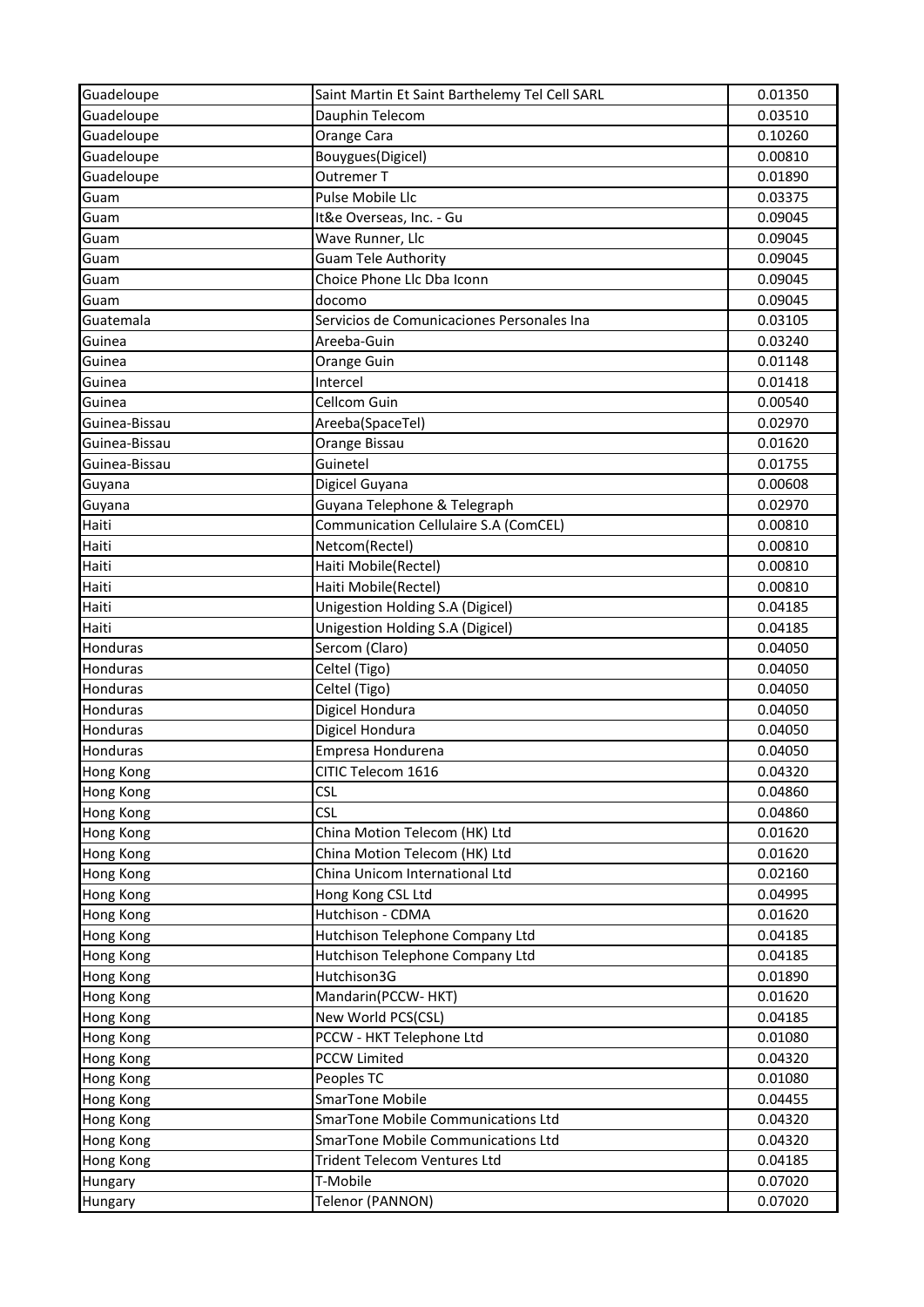| Hungary | Telenor (PANNON)             | 0.07020 |
|---------|------------------------------|---------|
| Hungary | vodafone                     | 0.07020 |
| Iceland | Nova ehf.                    | 0.01215 |
| Iceland | Null niu ehf                 | 0.01215 |
| Iceland | Landss Siminn hf             | 0.01215 |
| Iceland | Landss Siminn hf             | 0.01215 |
| Iceland | IMC Islande ehf (Viking)     | 0.01215 |
| Iceland | Og fjarskipti hf. (Vodafone) | 0.02025 |
| Iceland | Og fjarskipti hf. (Vodafone) | 0.02025 |
| Iceland | Og fjarskipti hf. (Vodafone) | 0.02025 |
| Iceland | IceCell                      | 0.03375 |
| India   | AIRCEL Andhra Pradesh        | 0.00810 |
| India   | AIRCEL Assam                 | 0.00810 |
| India   | AIRCEL Bihar                 | 0.00810 |
| India   | AIRCEL Chennai               | 0.00810 |
| India   | AIRCEL Delhi                 | 0.00945 |
| India   | AIRCEL Gujarat               | 0.00810 |
| India   | AIRCEL Haryana               | 0.00810 |
| India   | AIRCEL Himachal Pradesh      | 0.00810 |
| India   | AIRCEL Jammu & Kashmir       | 0.00810 |
| India   | AIRCEL Karnataka             | 0.00810 |
| India   | AIRCEL Kerala                | 0.00810 |
| India   | AIRCEL Kolkata               | 0.00810 |
| India   | AIRCEL_Madhya Pradesh        | 0.00810 |
| India   | AIRCEL Maharashtra           | 0.00810 |
| India   | AIRCEL Mumbai                | 0.00810 |
| India   | AIRCEL North East            | 0.00810 |
| India   | AIRCEL Orissa                | 0.00810 |
| India   | AIRCEL Punjab                | 0.00810 |
| India   | AIRCEL Rajasthan             | 0.00810 |
| India   | AIRCEL Tamil Nadu            | 0.00810 |
| India   | AIRCEL UP-East               | 0.00810 |
| India   | AIRCEL UP-WEST               | 0.00810 |
| India   | AIRCEL West Bengal           | 0.00810 |
| India   | AIRTEL Andhra Pradesh        | 0.00675 |
| India   | AIRTEL Assam                 | 0.00810 |
| India   | AIRTEL Bihar                 | 0.00810 |
| India   | AIRTEL Chennai               | 0.00810 |
| India   | AIRTEL Delhi                 | 0.00675 |
| India   | AIRTEL Gujarat               | 0.00810 |
| India   | AIRTEL Haryana               | 0.00810 |
| India   | AIRTEL Himachal Pradesh      | 0.00945 |
| India   | AIRTEL Jammu & Kashmir       | 0.00810 |
| India   | AIRTEL Karnataka             | 0.00810 |
| India   | AIRTEL Kerala                | 0.00810 |
| India   | AIRTEL Kolkata               | 0.00810 |
| India   | AIRTEL Madhya Pradesh        | 0.00810 |
| India   | AIRTEL Maharashtra           | 0.00810 |
| India   | AIRTEL Mumbai                | 0.00810 |
| India   | AIRTEL North East            | 0.00810 |
| India   | AIRTEL_Orissa                | 0.00810 |
| India   | AIRTEL Punjab                | 0.00810 |
| India   | AIRTEL_Rajasthan             | 0.00810 |
| India   | AIRTEL Tamil Nadu            | 0.00810 |
| India   | AIRTEL UP-East               | 0.00810 |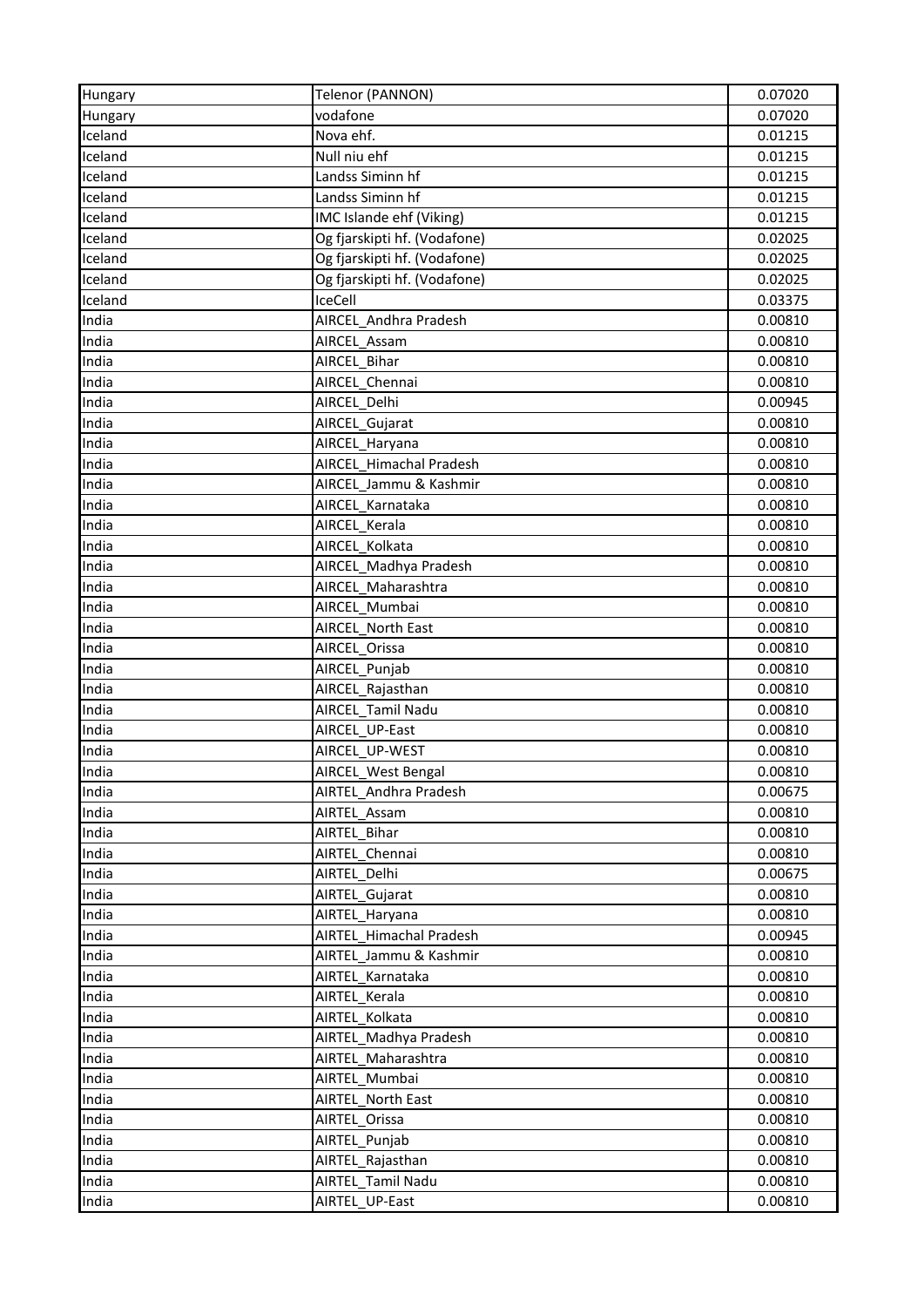| India | AIRTEL UP-West               | 0.00810 |
|-------|------------------------------|---------|
| India | AIRTEL_West Bengal           | 0.00810 |
| India | <b>BSNL</b> Andhra Pradesh   | 0.00945 |
| India | <b>BSNL Assam</b>            | 0.00810 |
| India | <b>BSNL Bihar</b>            | 0.00810 |
| India | <b>BSNL Chennai</b>          | 0.00810 |
| India | <b>BSNL Gujarat</b>          | 0.00810 |
| India | BSNL_Haryana                 | 0.00810 |
| India | <b>BSNL Himachal Pradesh</b> | 0.00810 |
| India | BSNL Jammu & Kashmir         | 0.00810 |
| India | <b>BSNL Karnataka</b>        | 0.00810 |
| India | <b>BSNL Kerala</b>           | 0.00810 |
| India | <b>BSNL Kolkata</b>          | 0.00810 |
| India | <b>BSNL_Madhya Pradesh</b>   | 0.00810 |
| India | <b>BSNL Maharashtra</b>      | 0.00810 |
| India | <b>BSNL North East</b>       | 0.00810 |
| India | <b>BSNL Orissa</b>           | 0.00810 |
| India | <b>BSNL Punjab</b>           | 0.00810 |
| India | <b>BSNL Rajasthan</b>        | 0.00810 |
| India | <b>BSNL Tamil Nadu</b>       | 0.00810 |
| India | <b>BSNL UP-East</b>          | 0.00945 |
| India | <b>BSNL UP-WEST</b>          | 0.00810 |
| India | <b>BSNL_West Bengal</b>      | 0.00810 |
| India | Etisalat Andhra Pradesh      | 0.00810 |
| India | Etisalat_Bihar               | 0.00810 |
| India | Etisalat Delhi               | 0.00810 |
| India | Etisalat Gujarat             | 0.00810 |
| India | Etisalat Haryana             | 0.00810 |
| India | Etisalat Karnataka           | 0.00810 |
| India | Etisalat Kerala              | 0.00810 |
| India | Etisalat Madhya Pradesh      | 0.00810 |
| India | Etisalat Maharashtra         | 0.00810 |
| India | Etisalat Mumbai              | 0.00810 |
| India | Etisalat_Punjab              | 0.00810 |
| India | Etisalat_Rajasthan           | 0.00810 |
| India | Etisalat_Tamil Nadu          | 0.00810 |
| India | Etisalat UP-East             | 0.00810 |
| India | Etisalat_UP-WEST             | 0.00810 |
| India | IDEA Andhra Pradesh          | 0.00810 |
| India | <b>IDEA Assam</b>            | 0.00810 |
| India | IDEA Bihar                   | 0.00810 |
| India | IDEA Delhi                   | 0.00810 |
| India | IDEA_Gujarat                 | 0.00945 |
| India | <b>IDEA Haryana</b>          | 0.00810 |
| India | IDEA Himachal Pradesh        | 0.00810 |
| India | IDEA Jammu & Kashmir         | 0.00810 |
| India | IDEA Karnataka               | 0.00810 |
| India | <b>IDEA Kerala</b>           | 0.00810 |
| India | IDEA Kolkata                 | 0.00810 |
| India | IDEA Madhya Pradesh          | 0.00810 |
| India | IDEA Maharashtra             | 0.00810 |
| India | IDEA Mumbai                  | 0.00810 |
| India | <b>IDEA North East</b>       | 0.00810 |
| India | IDEA Orissa                  | 0.00810 |
| India | <b>IDEA Punjab</b>           | 0.00810 |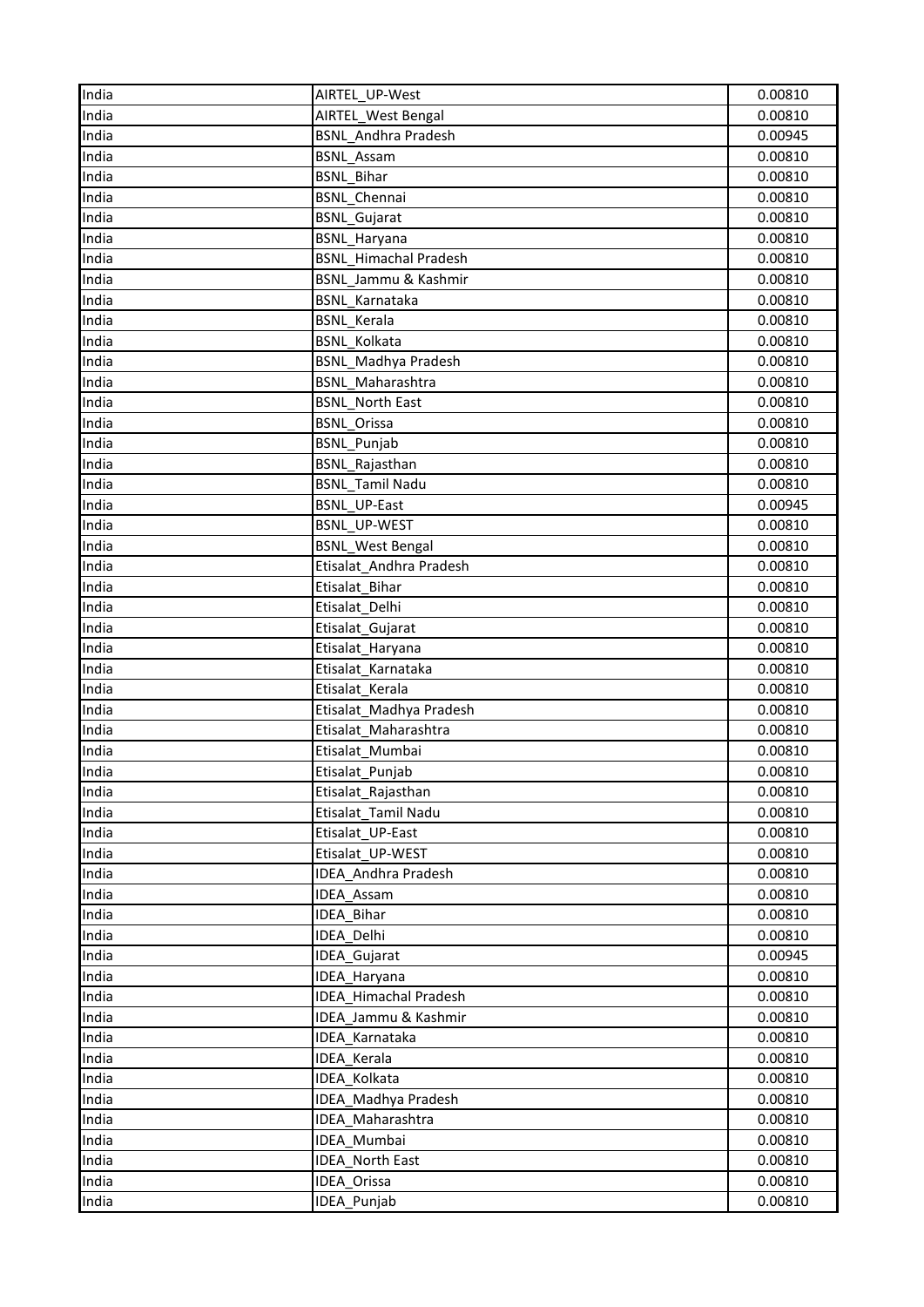| India | IDEA Rajasthan                | 0.00810 |
|-------|-------------------------------|---------|
| India | <b>IDEA Tamil Nadu</b>        | 0.00945 |
| India | IDEA UP-East                  | 0.00810 |
| India | IDEA UP-West                  | 0.00810 |
| India | <b>IDEA</b> West Bengal       | 0.00810 |
| India | LOOP Telecom Andhra Pradesh   | 0.00810 |
| India | LOOP Telecom Assam            | 0.00810 |
| India | LOOP Telecom Bihar            | 0.00810 |
| India | LOOP Telecom Delhi            | 0.00810 |
| India | LOOP Telecom Gujarat          | 0.00810 |
| India | LOOP Telecom_Haryana          | 0.00810 |
| India | LOOP Telecom Himachal Pradesh | 0.00810 |
| India | LOOP Telecom Jammu & Kashmir  | 0.00810 |
| India | LOOP Telecom Karnataka        | 0.00810 |
| India | LOOP Telecom Kerala           | 0.00810 |
| India | LOOP Telecom Kolkata          | 0.00810 |
| India | LOOP Telecom_Madhya Pradesh   | 0.00810 |
| India | LOOP Telecom Maharashtra      | 0.00810 |
| India | LOOP Telecom Mumbai           | 0.00810 |
| India | LOOP Telecom North East       | 0.00810 |
| India | LOOP Telecom Orissa           | 0.00810 |
| India | LOOP Telecom Punjab           | 0.00810 |
| India | LOOP Telecom Rajasthan        | 0.00810 |
| India | LOOP Telecom Tamil Nadu       | 0.00810 |
| India | LOOP Telecom UP-East          | 0.00810 |
| India | LOOP Telecom UP-WEST          | 0.00810 |
| India | LOOP Telecom_West Bengal      | 0.00810 |
| India | MTNL Delhi                    | 0.00810 |
| India | MTNL Mumbai                   | 0.00810 |
| India | Reliance Andhra Pradesh       | 0.00810 |
| India | Reliance Assam                | 0.00810 |
| India | Reliance Bihar                | 0.00810 |
| India | Reliance Chennai              | 0.00810 |
| India | Reliance Delhi                | 0.00810 |
| India | Reliance_Gujarat              | 0.00810 |
| India | Reliance Haryana              | 0.00810 |
| India | Reliance Himachal Pradesh     | 0.00810 |
| India | Reliance Jammu & Kashmir      | 0.00810 |
| India | Reliance Karnataka            | 0.00810 |
| India | Reliance Kerala               | 0.00810 |
| India | Reliance Kolkata              | 0.00810 |
| India | Reliance Madhya Pradesh       | 0.00810 |
| India | Reliance Maharashtra          | 0.00945 |
| India | Reliance_Mumbai               | 0.00810 |
| India | Reliance North East           | 0.00945 |
| India | Reliance Orissa               | 0.00810 |
| India | Reliance Punjab               | 0.00810 |
| India | Reliance Rajasthan            | 0.00810 |
| India | Reliance Tamil Nadu           | 0.00810 |
| India | Reliance UP-East              | 0.00810 |
| India | Reliance UP-WEST              | 0.00810 |
| India | Reliance_West Bengal          | 0.00810 |
| India | S.Tel Assam                   | 0.00810 |
| India | S.Tel Bihar                   | 0.00810 |
| India | S.Tel Himachal Pradesh        | 0.00810 |
|       |                               |         |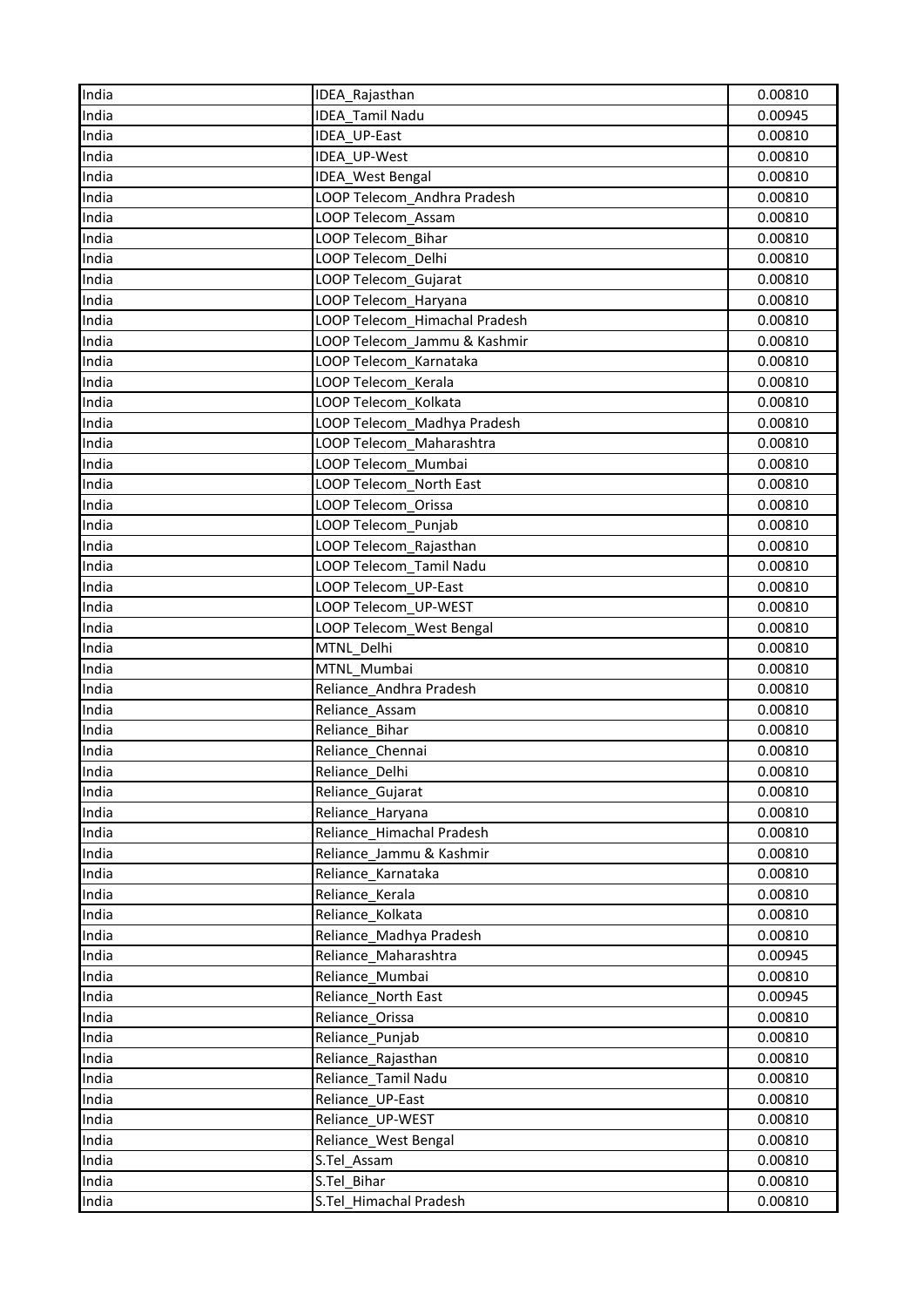| India | S.Tel Jammu & Kashmir                                     | 0.00810 |
|-------|-----------------------------------------------------------|---------|
| India | S.Tel North East                                          | 0.00810 |
| India | S.Tel Orissa                                              | 0.00810 |
| India | SPICE Andhra Pradesh                                      | 0.00810 |
| India | SPICE Delhi                                               | 0.00810 |
| India | SPICE_Haryana                                             | 0.00810 |
| India | SPICE Maharashtra                                         | 0.00810 |
| India | Shyam Telelink Andhra Pradesh                             | 0.00810 |
| India | Shyam Telelink Assam                                      | 0.00810 |
| India | Shyam Telelink Bihar                                      | 0.00810 |
| India | Shyam Telelink Delhi                                      | 0.00810 |
| India | Shyam Telelink Gujarat                                    | 0.00810 |
| India | Shyam Telelink Haryana                                    | 0.00810 |
| India | Shyam Telelink_Himachal Pradesh                           | 0.00810 |
| India | Shyam Telelink Jammu & Kashmir                            | 0.00810 |
| India | Shyam Telelink Karnataka                                  | 0.00810 |
| India | Shyam Telelink_Kerala                                     | 0.00810 |
| India | Shyam Telelink Kolkata                                    | 0.00810 |
| India | Shyam Telelink Madhya Pradesh                             | 0.00810 |
| India | Shyam Telelink Maharashtra                                | 0.00810 |
| India | Shyam Telelink Mumbai                                     | 0.00810 |
| India | Shyam Telelink North East                                 | 0.00810 |
| India | Shyam Telelink Orissa                                     | 0.00810 |
| India | Shyam Telelink_Punjab                                     | 0.00810 |
| India | Shyam Telelink_Rajasthan                                  | 0.00810 |
| India | Shyam Telelink Tamil Nadu                                 | 0.00945 |
| India | Shyam Telelink UP-East                                    | 0.00810 |
| India | Shyam Telelink UP-WEST                                    | 0.00810 |
| India | Shyam Telelink West Bengal                                | 0.00810 |
| India | Tata Teleservices Andhra Pradesh                          | 0.00810 |
| India | Tata Teleservices Assam                                   | 0.00810 |
| India | Tata Teleservices Bihar                                   | 0.00810 |
| India | Tata Teleservices Chennai                                 | 0.00810 |
| India | Tata Teleservices Delhi                                   | 0.00810 |
| India | Tata Teleservices_Gujarat                                 | 0.00810 |
| India | Tata Teleservices Haryana                                 | 0.00810 |
| India | Tata Teleservices Himachal Pradesh                        | 0.00810 |
| India | Tata Teleservices Jammu & Kashmir                         | 0.00810 |
| India | Tata Teleservices Karnataka                               | 0.00945 |
| India |                                                           | 0.00810 |
| India | Tata Teleservices_Kerala<br>Tata Teleservices Kolkata     |         |
|       |                                                           | 0.00810 |
| India | Tata Teleservices_Madhya Pradesh                          | 0.00810 |
| India | Tata Teleservices Maharashtra<br>Tata Teleservices Mumbai | 0.00810 |
| India |                                                           | 0.00810 |
| India | Tata Teleservices North East                              | 0.00810 |
| India | Tata Teleservices Orissa                                  | 0.00810 |
| India | Tata Teleservices Punjab                                  | 0.00810 |
| India | Tata Teleservices_Rajasthan                               | 0.00810 |
| India | Tata Teleservices_Tamil Nadu                              | 0.00810 |
| India | Tata Teleservices UP-East                                 | 0.00810 |
| India | Tata Teleservices UP-WEST                                 | 0.00810 |
| India | Tata Teleservices_West Bengal                             | 0.00810 |
| India | Unitech Wireless Andhra Pradesh                           | 0.00810 |
| India | Unitech Wireless Assam                                    | 0.00810 |
| India | Unitech Wireless Bihar                                    | 0.00810 |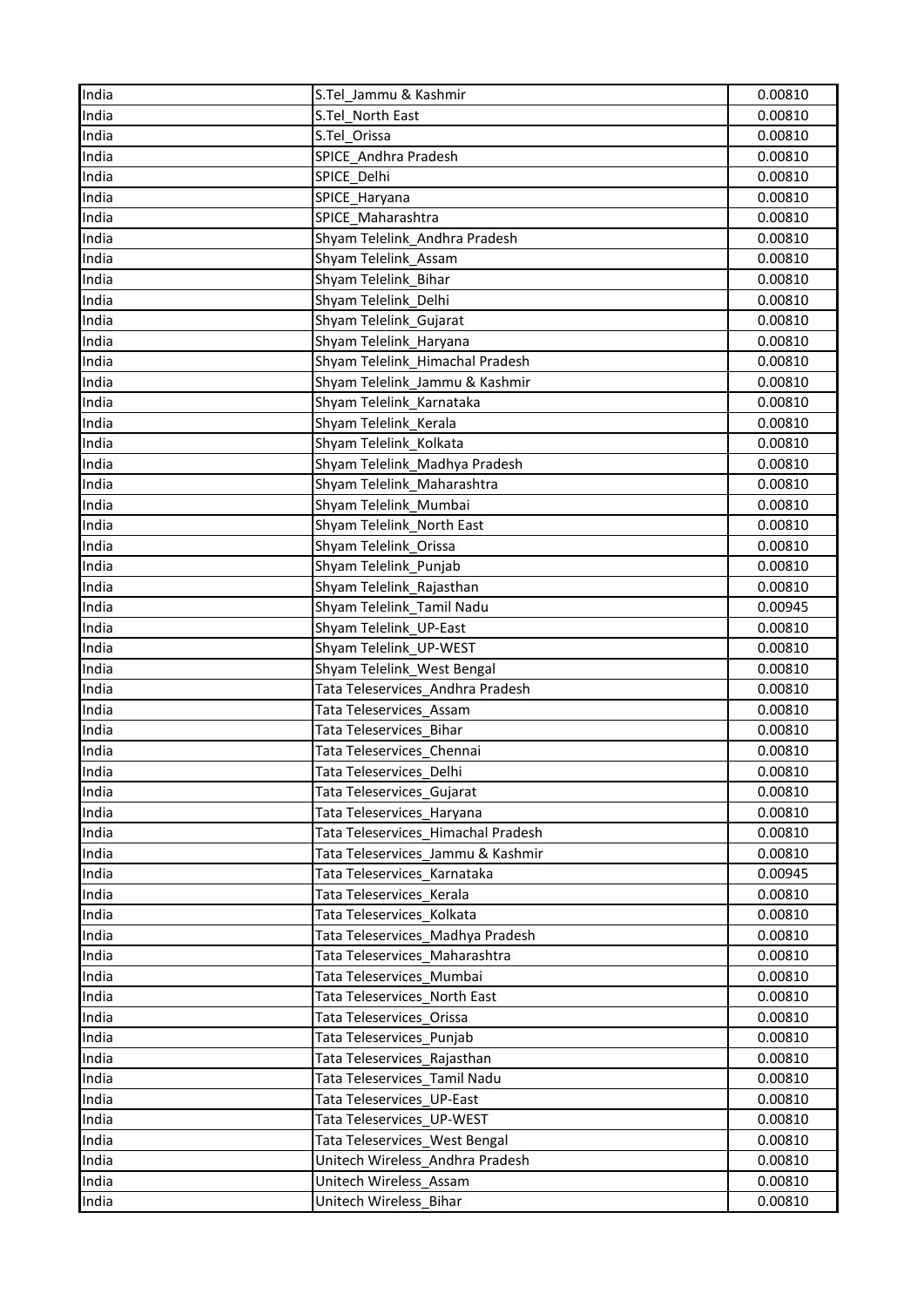| India | Unitech Wireless Delhi            | 0.00810 |
|-------|-----------------------------------|---------|
| India | Unitech Wireless Gujarat          | 0.00810 |
| India | Unitech Wireless Haryana          | 0.00810 |
| India | Unitech Wireless Himachal Pradesh | 0.00810 |
| India | Unitech Wireless Jammu & Kashmir  | 0.00810 |
| India | Unitech Wireless_Karnataka        | 0.00810 |
| India | Unitech Wireless Kerala           | 0.00810 |
| India | Unitech Wireless Kolkata          | 0.00810 |
| India | Unitech Wireless Madhya Pradesh   | 0.00810 |
| India | Unitech Wireless Maharashtra      | 0.00810 |
| India | Unitech Wireless Mumbai           | 0.00810 |
| India | Unitech Wireless North East       | 0.00810 |
| India | Unitech Wireless Orissa           | 0.00810 |
| India | Unitech Wireless Punjab           | 0.00810 |
| India | Unitech Wireless Rajasthan        | 0.00810 |
| India | Unitech Wireless Tamil Nadu       | 0.00810 |
| India | Unitech Wireless UP-East          | 0.00810 |
| India | Unitech Wireless_UP-West          | 0.00810 |
| India | Unitech Wireless West Bengal      | 0.00810 |
| India | VIDEOCON Andhra Pradesh           | 0.00810 |
| India | VIDEOCON Assam                    | 0.00810 |
| India | VIDEOCON Bihar                    | 0.00945 |
| India | VIDEOCON Delhi                    | 0.00810 |
| India | VIDEOCON Gujarat                  | 0.00810 |
| India | VIDEOCON Haryana                  | 0.00810 |
| India | VIDEOCON Himachal Pradesh         | 0.00810 |
| India | VIDEOCON Jammu & Kashmir          | 0.00810 |
| India | VIDEOCON Karnataka                | 0.00810 |
| India | VIDEOCON Kerala                   | 0.00810 |
| India | VIDEOCON Kolkata                  | 0.00810 |
| India | VIDEOCON Madhya Pradesh           | 0.00810 |
| India | VIDEOCON Maharashtra              | 0.00810 |
| India | VIDEOCON Mumbai                   | 0.00810 |
| India | <b>VIDEOCON North East</b>        | 0.00810 |
| India | VIDEOCON Orissa                   | 0.00810 |
| India | VIDEOCON Punjab                   | 0.00810 |
| India | VIDEOCON_Rajasthan                | 0.00810 |
| India | VIDEOCON Tamil Nadu               | 0.00810 |
| India | VIDEOCON UP-East                  | 0.00810 |
| India | VIDEOCON UP-WEST                  | 0.00810 |
| India | <b>VIDEOCON West Bengal</b>       | 0.00810 |
| India | VODAFONE Andhra Pradesh           | 0.00810 |
| India | <b>VODAFONE Assam</b>             | 0.00810 |
| India | VODAFONE Bihar                    | 0.00810 |
| India | VODAFONE Chennai                  | 0.00810 |
| India | VODAFONE Delhi                    | 0.00810 |
| India | <b>VODAFONE Gujarat</b>           | 0.00810 |
| India | VODAFONE Haryana                  | 0.00810 |
| India | VODAFONE Himachal Pradesh         | 0.00810 |
| India | VODAFONE Jammu & Kashmir          | 0.00810 |
| India | VODAFONE Karnataka                | 0.00810 |
| India | <b>VODAFONE Kerala</b>            | 0.00810 |
| India | VODAFONE Kolkata                  | 0.00810 |
| India | VODAFONE Madhya Pradesh           | 0.00810 |
|       |                                   |         |
| India | VODAFONE Maharashtra              | 0.00810 |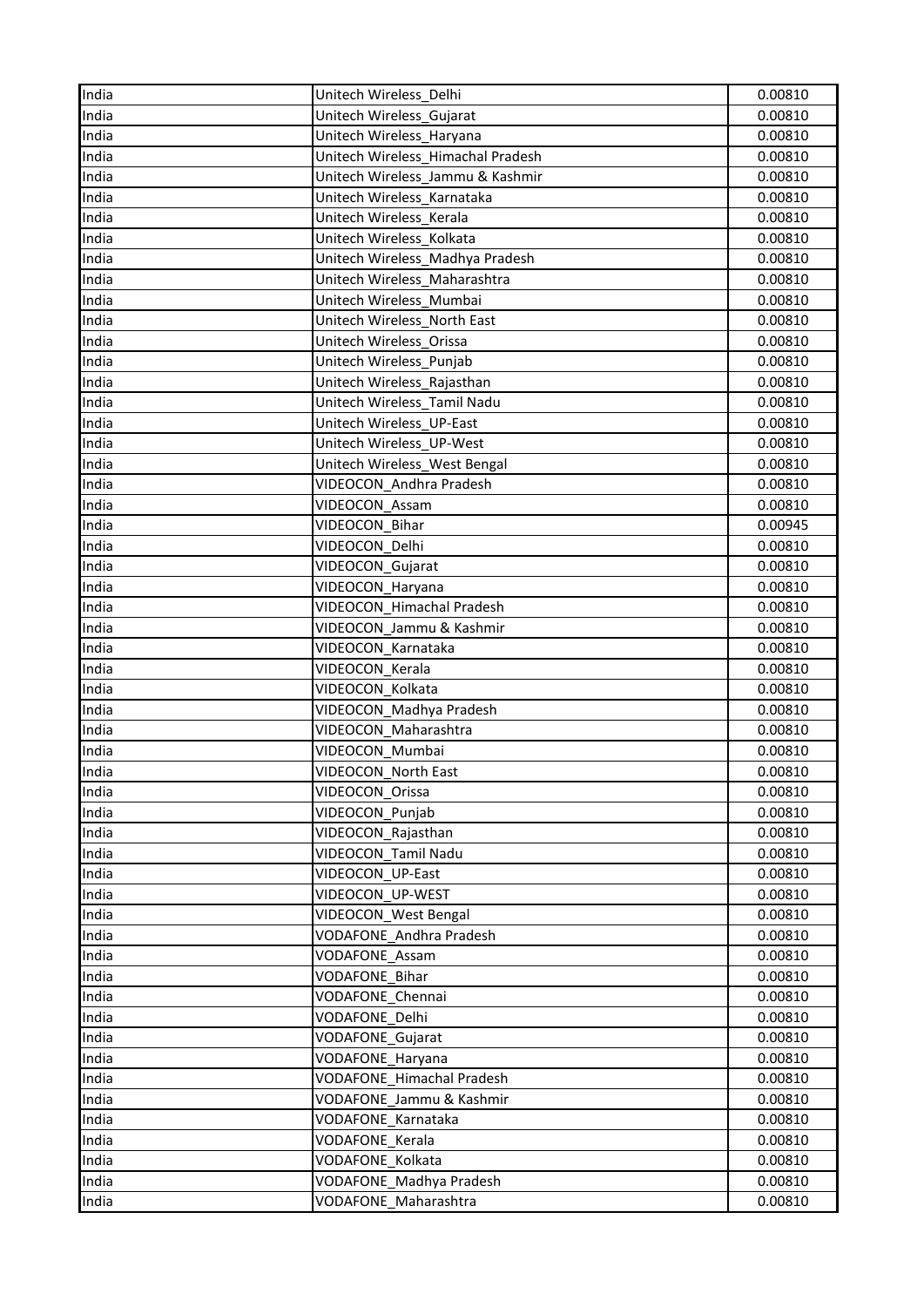| India              | VODAFONE Mumbai                             | 0.00810 |
|--------------------|---------------------------------------------|---------|
| India              | <b>VODAFONE North East</b>                  | 0.00810 |
| India              | <b>VODAFONE Orissa</b>                      | 0.00810 |
| India              | <b>VODAFONE Punjab</b>                      | 0.00945 |
| India              | VODAFONE Rajasthan                          | 0.00810 |
| India              | <b>VODAFONE Tamil Nadu</b>                  | 0.00810 |
| India              | <b>VODAFONE UP-East</b>                     | 0.00810 |
| India              | <b>VODAFONE UP-WEST</b>                     | 0.00810 |
| India              | <b>VODAFONE</b> West Bengal                 | 0.00810 |
| Indonesia          | Hutchison                                   | 0.00945 |
| Indonesia          | TelkomSel                                   | 0.00810 |
| Indonesia          | Excelcomindo GSM                            | 0.00675 |
| Indonesia          | Indosat(DCS)                                | 0.01080 |
| Indonesia          | Komselindo STKB-C (AMPS)                    | 0.01215 |
| Indonesia          | Axis                                        | 0.00810 |
| Indonesia          | Smart                                       | 0.00743 |
| Iran               | Irancell                                    | 0.03375 |
| Iran               | Mobile Communications Company of Iran (TCI) | 0.03375 |
| Iran               | Mobile Communications Company of Iran (TCI) | 0.03375 |
| Iran               | Talya                                       | 0.03375 |
| Iran               | Telecommunication Kish Co. (Kifzo)          | 0.03375 |
| Iraq               | Korektel                                    | 0.05333 |
| Iraq               | ZAIN (formerly Atheer)                      | 0.06413 |
| Iraq               | Asia Cell                                   | 0.06345 |
| Iraq               | Iraqtel                                     | 0.01350 |
| Iraq               | ZAIN (formerly IRAQNA                       | 0.01350 |
|                    | Itisaluna                                   | 0.01620 |
| Iraq<br>Ireland    | Vodafone Ireland plc                        | 0.04995 |
| Ireland            | <b>Clever Communication</b>                 | 0.05130 |
| Ireland            | <b>02 Communications</b>                    | 0.01566 |
|                    |                                             |         |
| Ireland            | Hutchison 3G Ireland                        | 0.01566 |
| Ireland            | Meteor                                      | 0.03672 |
| Ireland            | LIffey Telecom<br>Cellcom                   | 0.05130 |
| Israel             |                                             | 0.01958 |
| Israel             | Palestine (Jawaal)                          | 0.01958 |
| Israel             | Pelephone Communicat                        | 0.02660 |
| Israel             | mirs                                        | 0.09990 |
| Israel             | mirs                                        | 0.09990 |
| Israel             | orange                                      | 0.01931 |
| Israel             | Wataniya Palestine                          | 0.01215 |
| Israel             | Wataniya Palestine                          | 0.01215 |
| Italy              | Wind Telecomunicazioni S.p.A                | 0.06480 |
| Italy              | Wind Telecomunicazioni S.p.A                | 0.06480 |
| Italy              | Vodafone S.p.A.                             | 0.06480 |
| Italy              | Vodafone S.p.A.                             | 0.06480 |
| Italy              | TIM Italia S.p.A                            | 0.06480 |
| Italy              | TIM Italia S.p.A                            | 0.06480 |
| Italy              | TIM Italia S.p.A                            | 0.06480 |
| Italy              | RFI-Rete Ferroviaria Italiana S.p.A         | 0.06480 |
| Italy              | H3G S.p.A. (UMTS)                           | 0.06480 |
| Italy              | H3G S.p.A. (UMTS)                           | 0.06480 |
| Italy              | LycaMobile                                  | 0.06480 |
| <b>Ivory Coast</b> | MTN C                                       | 0.02970 |
| <b>Ivory Coast</b> | Comium Ivory Coast Inc (KoZ)                | 0.03186 |
| <b>Ivory Coast</b> | Atlantique Cellulaire (MOOV)                | 0.01215 |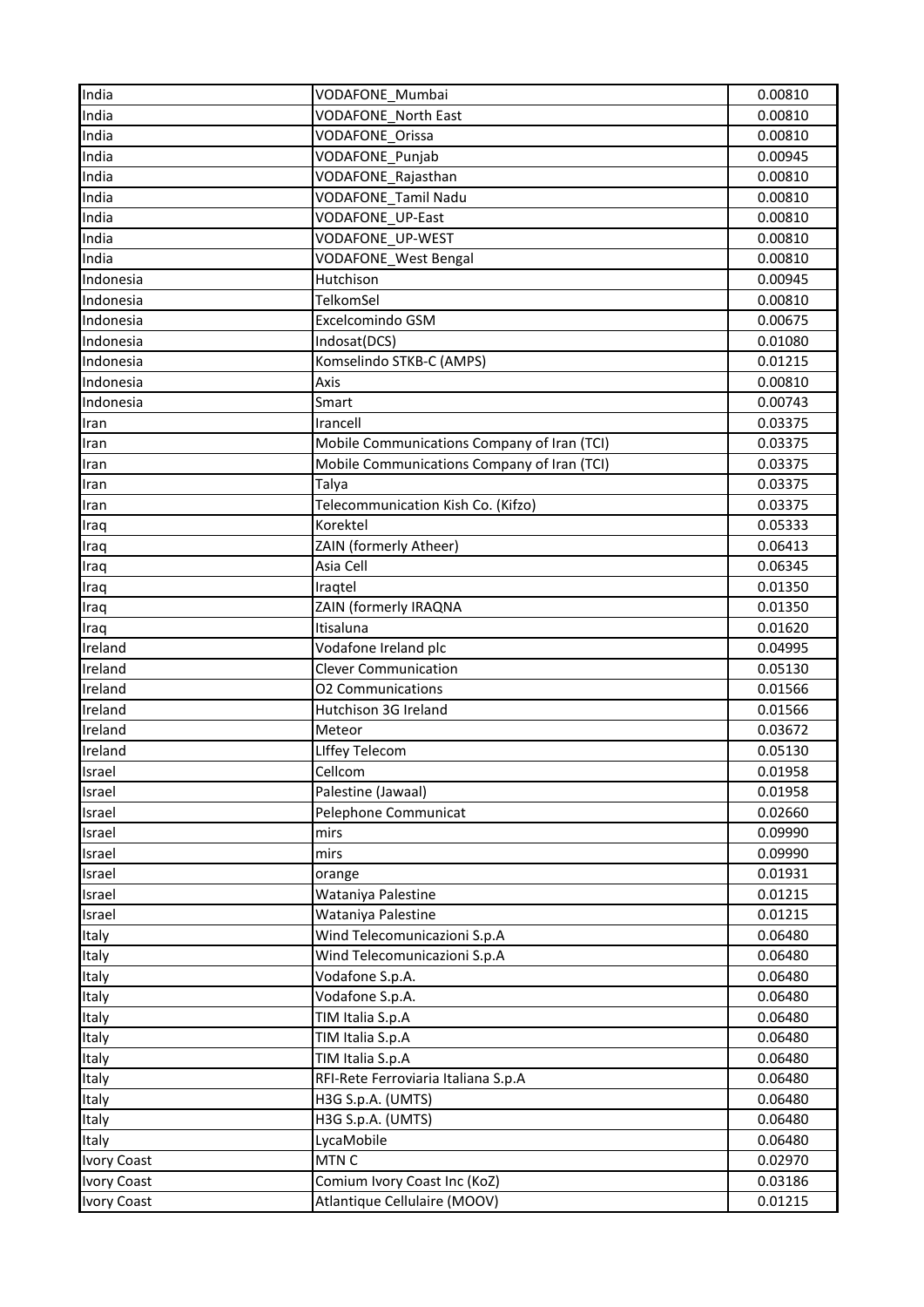| <b>Ivory Coast</b> | Orange C                                                     | 0.03186            |
|--------------------|--------------------------------------------------------------|--------------------|
| <b>Ivory Coast</b> | Oricel C                                                     | 0.02565            |
| Jamaica            | Cable&Wireless(LIME)                                         | 0.04860            |
| Jamaica            | Cable&Wireless(LIME)                                         | 0.04860            |
| Jamaica            | Digicel Jamaica                                              | 0.04860            |
| Jamaica            | Oceanic Digital Jamaica                                      | 0.04860            |
| Japan              | NTT Chugoku                                                  | 0.03308            |
| Japan              | NTT Hokkaido                                                 | 0.03308            |
| Japan              | <b>NTT Hokuriku</b>                                          | 0.03308            |
| Japan              | NTT Kansai                                                   | 0.03308            |
| Japan              | NTT Kyushu                                                   | 0.03308            |
| Japan              | <b>NTT Shikoku</b>                                           | 0.03308            |
| Japan              | <b>NTT Tohoku</b>                                            | 0.03308            |
| Japan              | NTT Tokai                                                    | 0.03308            |
| Japan              | NTT Docomo Inc                                               | 0.03308            |
| Japan              | NTT Docomo Inc                                               | 0.03308            |
| Japan              | <b>KDDI Corporation</b>                                      | 0.03308            |
| Japan              | <b>KDDI Corporation</b>                                      | 0.03308            |
| Japan              | SoftBank Mobile                                              | 0.03308            |
| Jordan             | Fastlink(Zain)                                               | 0.01620            |
| Jordan             | Orange(Mobilcom)                                             | 0.01620            |
| Jordan             | <b>UMNIAH</b>                                                | 0.01620            |
| Kazakhstan         | K-Cell                                                       | 0.03240            |
| Kazakhstan         | Kazakhtelekom                                                | 0.04860            |
| Kazakhstan         | Tele2-MTS                                                    | 0.02970            |
| Kazakhstan         | <b>Beeline</b>                                               | 0.03780            |
| Kazakhstan         | Dalacom/Altel                                                | 0.05400            |
| Kenya              | Airtel (celtel)                                              | 0.00770            |
| Kenya              | Safaricom                                                    | 0.00608            |
| Kenya              | yu (Econet Wireless)                                         | 0.01958            |
|                    |                                                              |                    |
| Kenya<br>Kiribati  | Orange(Telkom Kenya)<br>Telecom Services Kiribati Ltd (TSKL) | 0.00945<br>0.04172 |
| Kuwait             | Zain Mobile Telecommunication Company (MTC)                  | 0.04860            |
| Kuwait             | viva                                                         | 0.03510            |
| Kuwait             |                                                              |                    |
|                    | wataniya telecom                                             | 0.03780            |
| Kyrgyzstan         | O! (Nur Telecom)                                             | 0.00486            |
| Kyrgyzstan         | BiMoCom (Megacom)                                            | 0.01485            |
| Kyrgyzstan         | Beeline (Sky)                                                | 0.00405            |
| Kyrgyzstan         | AkTel (Fonex)                                                | 0.02160            |
| Laos               | <b>ETL</b>                                                   | 0.02025            |
| Laos               | Tango-Millicom-Tigo                                          | 0.00338            |
| Laos               | Unitel(Start)                                                | 0.01080            |
| Laos               | Lao Telecom (ETC)                                            | 0.01350            |
| Latvia             | Latvijas Mobilais Telefons (LMT)                             | 0.03645            |
| Latvia             | <b>Bite Latvija</b>                                          | 0.03645            |
| Latvia             | Tele2                                                        | 0.03645            |
| Latvia             | Triatel                                                      | 0.01215            |
| Latvia             | MTS GSM                                                      | 0.01215            |
| Latvia             | <b>IZZI</b>                                                  | 0.01215            |
| Lebanon            | Alfa (MIC-1)                                                 | 0.01890            |
| Lebanon            | MTC Touch (MIC-2)                                            | 0.01890            |
| Lebanon            | Liban Telecom                                                | 0.01917            |
| Lesotho            | Econet Ezi-Cel                                               | 0.00675            |
| Lesotho            | Vodacom                                                      | 0.00675            |
| Liberia            | Lonestar Communications Corp.                                | 0.02160            |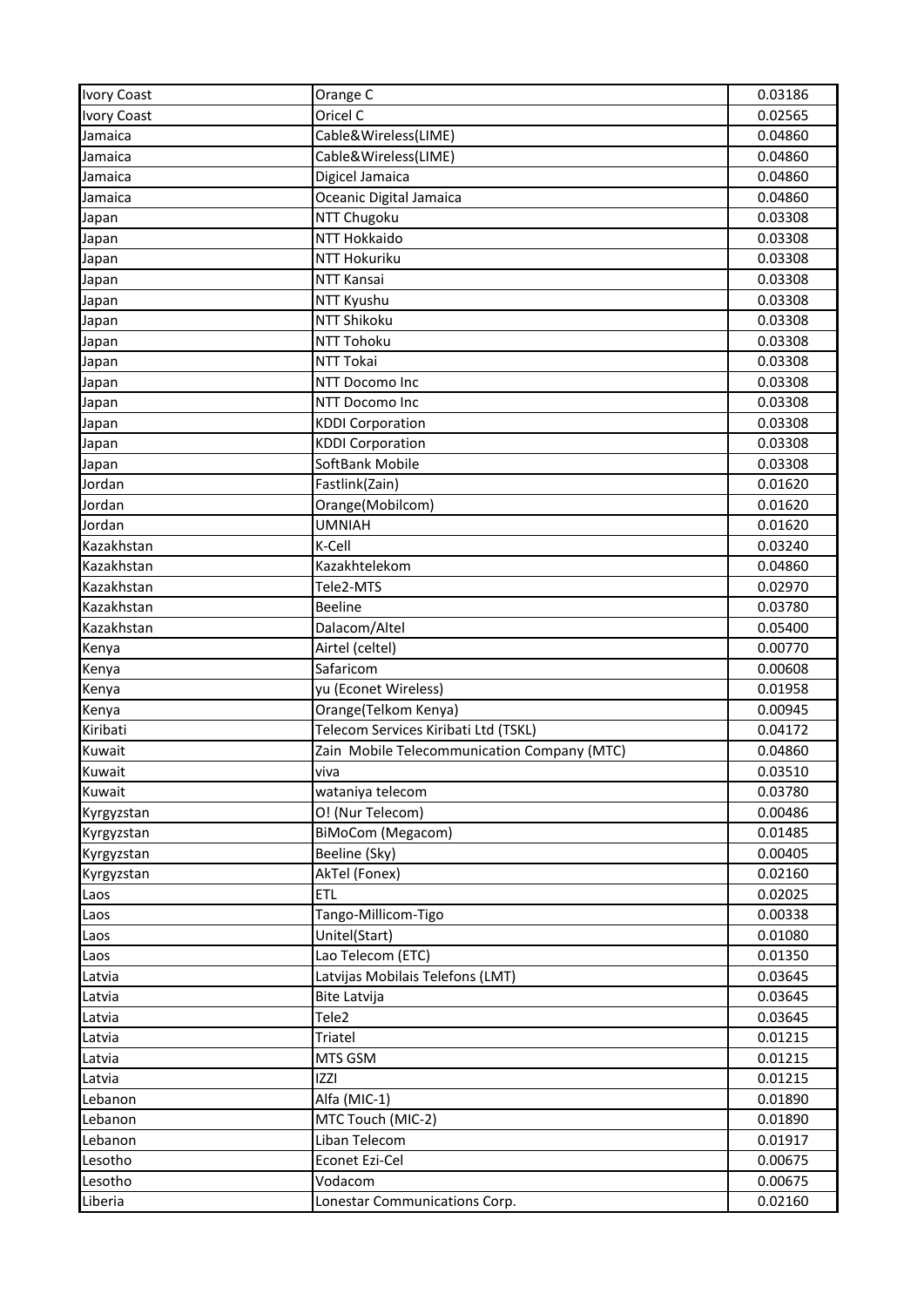| Liberia                     | Celcom Telecommunication, Inc                         | 0.00405            |
|-----------------------------|-------------------------------------------------------|--------------------|
| Liberia                     | comium liberia                                        | 0.00945            |
| Liberia                     | Libercell                                             | 0.00473            |
| Libya                       | Al-Madar (Orbit)                                      | 0.00405            |
| Libya                       | Libyana                                               | 0.00945            |
| Liechtenstein               | Mobilkom                                              | 0.00851            |
| Liechtenstein               | Telcom FL (Swisscom)                                  | 0.01283            |
| Liechtenstein               | Viag (Orange)                                         | 0.00608            |
| Liechtenstein               | Alpmobil (Tele2)                                      | 0.01350            |
| Lithuania                   | Tele2 UAB                                             | 0.02295            |
| Lithuania                   | <b>Bite GSM UAB</b>                                   | 0.02295            |
| Lithuania                   | Omnitel                                               | 0.02295            |
| Luxembourg                  | Tango                                                 | 0.01215            |
| Luxembourg                  | LuxGSM S.A                                            | 0.01215            |
| Luxembourg                  | VOXmobile                                             | 0.01215            |
| Macau                       | Hutchison Telephone                                   | 0.01620            |
| Macau                       | <b>SmarTone Mobile</b>                                | 0.01890            |
| Macau                       | Companhia de Telecomunica                             | 0.01620            |
| Macedonia                   | <b>VIP Operator</b>                                   | 0.00338            |
| Macedonia                   | ONE (Cosmofon)                                        | 0.01877            |
| Macedonia                   | T-Mobile                                              | 0.00540            |
| Madagascar                  | <b>Bharti Airtel</b>                                  | 0.00770            |
| Madagascar                  | Telma                                                 | 0.01283            |
| Madagascar                  | Orange                                                | 0.02025            |
| Madagascar                  | Sacel                                                 | 0.02633            |
| Malawi                      | <b>Bharti Airtel</b>                                  | 0.00770            |
| Malawi                      | <b>TNM</b>                                            |                    |
| Malaysia                    | Celcom                                                | 0.00581<br>0.04253 |
| Malaysia                    | Celcom                                                | 0.04253            |
| Malaysia                    |                                                       | 0.04253            |
| Malaysia                    | Digi                                                  | 0.04253            |
|                             | Digi                                                  |                    |
| Malaysia                    | maxis                                                 | 0.04253            |
| Malaysia                    | maxis                                                 | 0.04253            |
| Malaysia<br><b>Maldives</b> | U Mobile(YES)                                         | 0.04253            |
|                             | Dhiraagu                                              | 0.00338            |
| <b>Maldives</b>             | Wmobile (Wataniya Telecom)                            | 0.00405            |
| Mali                        | Orange Mali (Ikatel)                                  | 0.02025            |
| Mali                        | Malitel                                               | 0.00765            |
| Malta                       | Go(Mobisle Commu)                                     | 0.01620            |
| Malta                       | Melita Mobile                                         | 0.01620            |
| Malta                       | Vodafone Malta                                        | 0.01620            |
| Marshall Islands            | Islands National Telecommunications Authority (MINTA) | 0.01620            |
| Martinique                  | DIGICEL (Bouygues)                                    | 0.03699            |
| Martinique                  | Orange Martinique                                     | 0.09990            |
| Martinique                  | Outremer T                                            | 0.02025            |
| Mauritania                  | Mattel(EMatel)                                        | 0.05400            |
| Mauritania                  | Chinguitel                                            | 0.01877            |
| Mauritania                  | <b>Mauritel Mobiles</b>                               | 0.02295            |
| <b>Mauritius</b>            | Emtel                                                 | 0.00945            |
| Mauritius                   | Orange(Cell Plus)                                     | 0.00675            |
| Mauritius                   | <b>MTML</b>                                           | 0.01215            |
| Mauritius                   | <b>MTML</b>                                           | 0.01215            |
| Mexico                      | Iusacell Pcs/Unefon                                   | 0.02160            |
| Mexico                      | Iusacell Pcs/Unefon                                   | 0.02160            |
| Mexico                      | Telcel (Radiomovil)                                   | 0.02160            |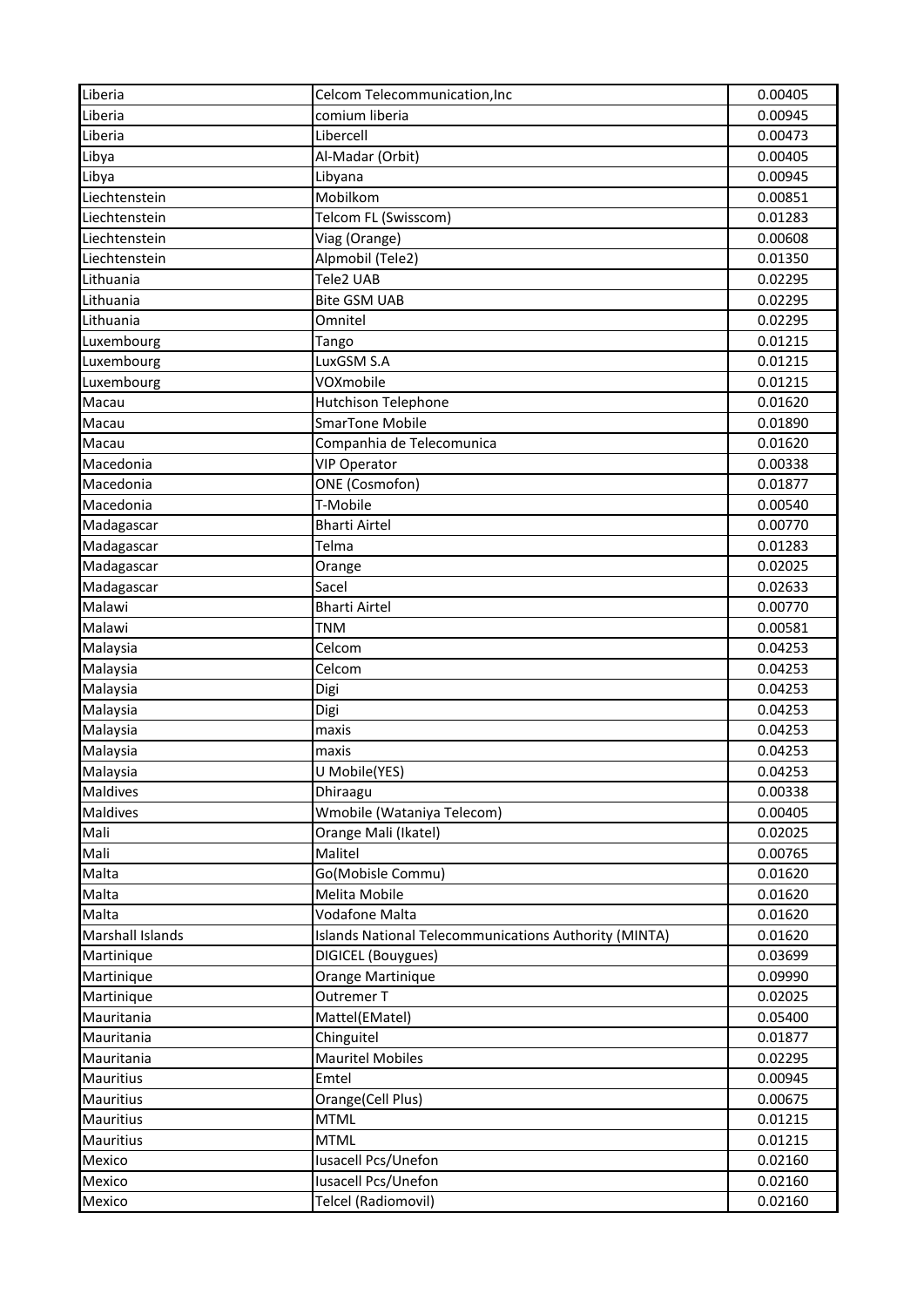| Mexico                      | Telcel (Radiomovil)                         | 0.02160 |
|-----------------------------|---------------------------------------------|---------|
| Mexico                      | Pegaso Com(Movistar)                        | 0.02160 |
| Mexico                      | <b>Nextel Mexico</b>                        | 0.02160 |
| Moldova                     | Voxtel(orange)                              | 0.07830 |
| Moldova                     | Unit                                        | 0.03240 |
| Moldova                     | Unit                                        | 0.03240 |
| Moldova                     | Unit                                        | 0.03240 |
| Moldova                     | <b>Eventis Mobile</b>                       | 0.03375 |
| Moldova                     | Moldcell                                    | 0.07830 |
| Monaco                      | Monaco Telecom                              | 0.01215 |
| Monaco                      | Monaco Telecom                              | 0.01215 |
| Mongolia                    | Skytel                                      | 0.01620 |
| Mongolia                    | MobiCom Co. Ltd                             | 0.01283 |
| Mongolia                    | Unitel Co. Ltd                              | 0.01620 |
| Mongolia                    | GMobile                                     | 0.01593 |
| Montenegro                  | m:tel CG                                    | 0.01890 |
| Montenegro                  | T-Mobile                                    | 0.00405 |
| Montenegro                  | T-Mobile                                    | 0.00405 |
| Montenegro                  | Telenor(ProMonte)                           | 0.02025 |
| Montserrat                  | Cable & Wireless                            | 0.01013 |
| Morocco                     | INWI (Wana)                                 | 0.03375 |
| Morocco                     | INWI (Wana)                                 | 0.03375 |
| Morocco                     | Medi Telecom                                | 0.03375 |
| Morocco                     | Itissalat (IAM)                             | 0.03375 |
| Mozambique                  | Mcel                                        | 0.00675 |
| Mozambique                  | Vodacom                                     | 0.00405 |
| Myanmar                     | Myanmar Posts and Telecommunications (MPT)  | 0.01553 |
| Myanmar                     | <b>OOREDOO</b>                              | 0.02295 |
| Myanmar                     | Telenor                                     | 0.02295 |
| Namibia                     | MTC Namibia (MTC)                           | 0.00945 |
| Namibia                     | Leo (Orascom)                               | 0.00338 |
| Nepal                       | <b>Ncell (Spice Nepal)</b>                  | 0.01877 |
| Nepal                       | Namaste(NT Mobile)                          | 0.08775 |
| Netherlands                 | Lycamobile                                  | 0.05873 |
| Netherlands                 | T-Mobile Netherlands B.V                    | 0.06912 |
|                             |                                             |         |
| Netherlands                 | T-Mobile Netherlands B.V                    | 0.06912 |
| Netherlands<br>Netherlands  | Blyk N.V (Elephan Ta                        | 0.05873 |
|                             | Blyk N.V (Elephan Ta<br>Tele2 Nederland B.V | 0.05873 |
| Netherlands                 | Vodafone Libertel B.V                       | 0.03240 |
| Netherlands                 |                                             | 0.05873 |
| Netherlands                 | KPN B.V                                     | 0.05873 |
| Netherlands                 | KPN B.V                                     | 0.05873 |
| Netherlands                 | KPN B.V                                     | 0.05873 |
| Netherlands                 | Telfort B.V                                 | 0.03767 |
| Netherlands                 | Barablu Mobile Benelux Ltd                  | 0.05873 |
| Netherlands                 | 6GMOBILE B.V.                               | 0.05873 |
| <b>Netherlands Antilles</b> | Digicel (former Cura                        | 0.00608 |
| <b>Netherlands Antilles</b> | East Caribbean Cellular (CDMA)              | 0.01924 |
| <b>Netherlands Antilles</b> | Radcomm                                     | 0.01924 |
| <b>Netherlands Antilles</b> | Telcell                                     | 0.01924 |
| <b>Netherlands Antilles</b> | <b>UTS Wireless Cura</b>                    | 0.00608 |
| New Caledonia               | Mobilis                                     | 0.00473 |
| New Zealand                 | 2 Degrees Mobile                            | 0.02835 |
| New Zealand                 | vodaphone                                   | 0.02835 |
| New Zealand                 | vodaphone                                   | 0.02835 |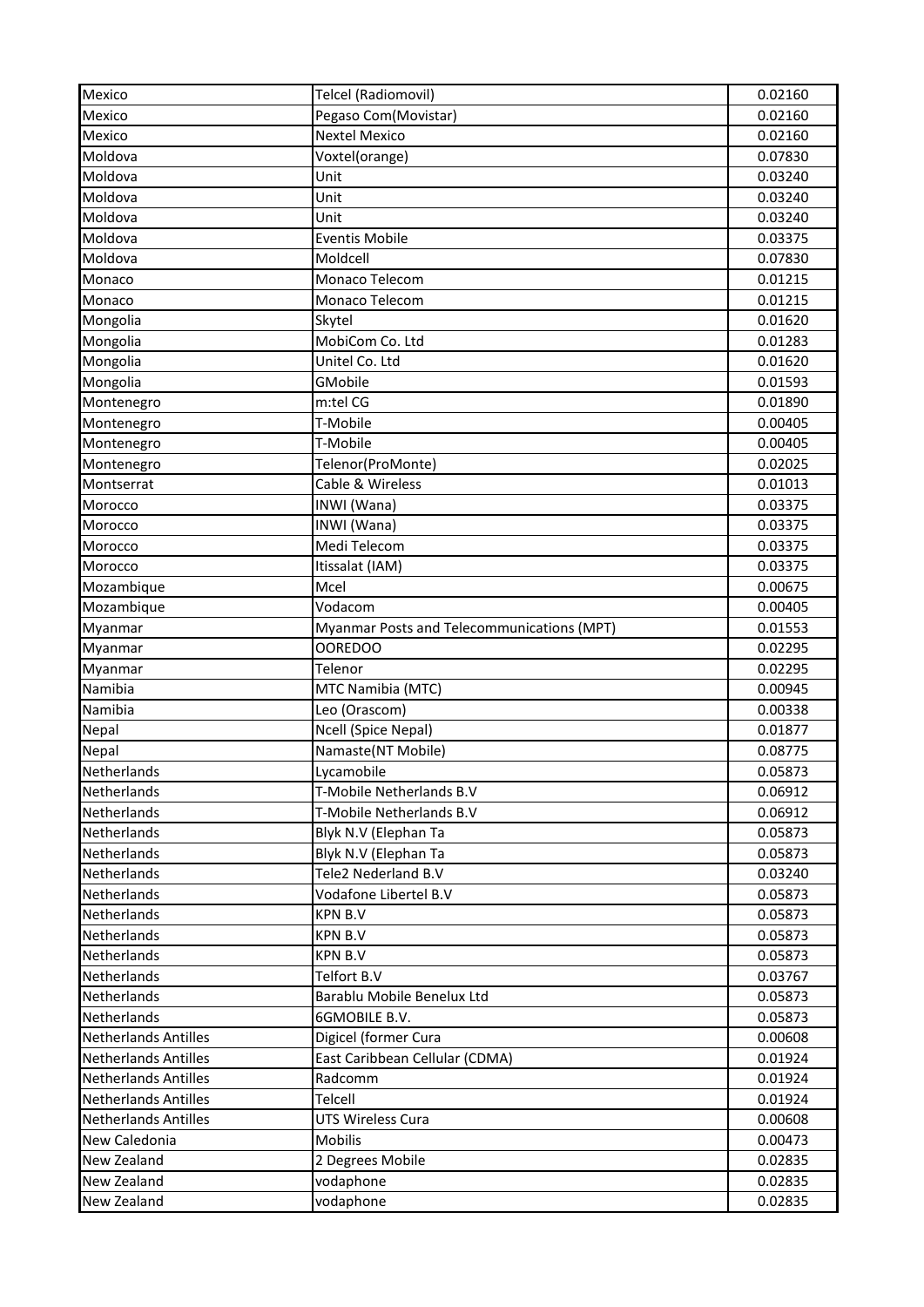| New Zealand              | Telecom New Zealand (CDMA)                       | 0.06629 |
|--------------------------|--------------------------------------------------|---------|
| New Zealand              | TelstraClear                                     | 0.02835 |
| Nicaragua                | SERCOM S.A.(Claro)                               | 0.01215 |
| Nicaragua                | SERCOM S.A.(Claro)                               | 0.01215 |
| Nicaragua                | Movistar NI                                      | 0.01215 |
| Niger                    | Celtel-Niger                                     | 0.00770 |
| Niger                    | orange                                           | 0.01755 |
| Niger                    | Telecel-Niger                                    | 0.00756 |
| Nigeria                  | Celtel (Airtel)                                  | 0.00716 |
| Nigeria                  | Etisalat(EMTS)                                   | 0.00945 |
| Nigeria                  | <b>MTN</b>                                       | 0.00837 |
| Nigeria                  | globacom                                         | 0.00945 |
| Northern Mariana Islands | Wave Runner, Llc                                 | 0.00473 |
| Norway                   | Lycamobile                                       | 0.02187 |
| Norway                   | Network(MobileNorway                             | 0.02835 |
| Norway                   | Network(MobileNorway                             | 0.02835 |
| Norway                   | TeliaSonera(Netcom)                              | 0.03726 |
| Norway                   | Tele2(Mobile Norway)                             | 0.03186 |
| Norway                   | <b>Telenor Mobil</b>                             | 0.03726 |
| Norway                   | <b>Telenor Mobil</b>                             | 0.03726 |
| Oman                     | Nawras (Qatari Tele)                             | 0.01755 |
| Oman                     | OmanMobile                                       | 0.01823 |
| Pakistan                 | Mobilink GSM                                     | 0.01013 |
| Pakistan                 | Telenor Pakistan                                 | 0.01013 |
| Pakistan                 | Ufone                                            | 0.01013 |
| Pakistan                 | Warid Telecomminication                          | 0.01013 |
| Pakistan                 | ZONG (CMPak)                                     | 0.01013 |
| Palau                    | Palau Mobile Corporation (PMC)                   | 0.01890 |
| Palau                    | Palau National Communications Corporation (PNCC) | 0.02295 |
| Palestine                | Wataniya Palestine                               | 0.00473 |
| Palestine                | Wataniya Palestine                               | 0.00473 |
| Palestine                | jawwal                                           | 0.00473 |
| Panama                   | Telefonica Moviles                               | 0.05778 |
| Panama                   | <b>Telefonica Moviles</b>                        | 0.05778 |
| Panama                   | Cable & Wireless Panam                           | 0.04158 |
| Panama                   | Claro                                            | 0.00608 |
| Panama                   | Digicel                                          | 0.03564 |
| Papua New Guinea         | Digicel (PNG) Ltd                                | 0.03645 |
| Papua New Guinea         | <b>B-Mobile (PMC)</b>                            | 0.01890 |
| Papua New Guinea         | <b>B-Mobile (PMC)</b>                            | 0.01890 |
| Paraguay                 | Claro                                            | 0.00540 |
| Paraguay                 | Telecel / Tigo                                   | 0.00405 |
| Peru                     | America Movil(Claro)                             | 0.01283 |
| Peru                     | Nextel del Peru SA                               | 0.01283 |
| Peru                     | Telefonica (Movistar)                            | 0.01283 |
| Peru                     |                                                  | 0.01485 |
| Philippines              | DigiTel                                          | 0.01877 |
| Philippines              | Globetelecom                                     | 0.02430 |
| Philippines              | Globetelecom                                     | 0.02430 |
| Philippines              | Cure(Red Telecom)                                | 0.02498 |
| Philippines              | Smart                                            | 0.02835 |
| Philippines              | <b>Extelcom CDMA</b>                             | 0.00945 |
| Philippines              | Nextel                                           | 0.01418 |
| Poland                   | <b>Polkomtel Plus</b>                            | 0.02187 |
| Poland                   | P4 Sp zoo                                        | 0.02187 |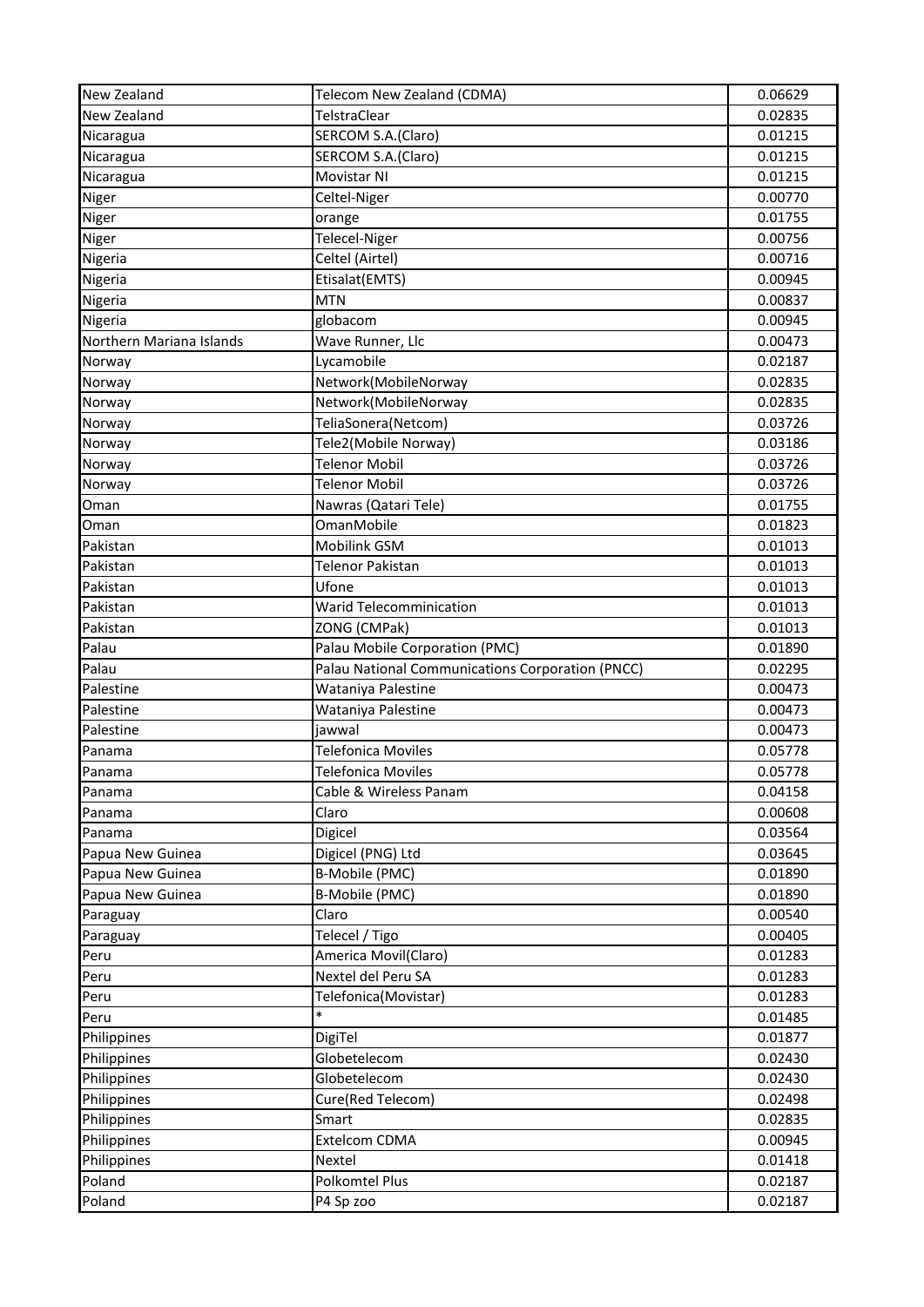| Poland                    | Polska Telefonia Cyfrowa Era            | 0.02187 |
|---------------------------|-----------------------------------------|---------|
| Poland                    | orange                                  | 0.02187 |
| Poland                    | Tele2 Polska(Netia)                     | 0.02187 |
| Poland                    | Mobyland Sp. z o.o.                     | 0.02187 |
| Poland                    | E-Telko Sp. z o.o.                      | 0.02187 |
| Poland                    | Telekomunikacja Kole                    | 0.02187 |
| Poland                    | CenterNet S.A.                          | 0.02187 |
| Poland                    | Cyfrowy POLSAT(MVNO)                    | 0.02187 |
| Portugal                  | vodafone                                | 0.02633 |
| Portugal                  | <b>TMN</b>                              | 0.02633 |
| Portugal                  | optimus                                 | 0.02633 |
| Portugal                  | Portugal LycaMobile                     | 0.00405 |
| Puerto Rico               | AT&T(New Cingular)                      | 0.00810 |
| Puerto Rico               | PRTC(Claro)                             | 0.01620 |
| Puerto Rico               | Suncom T-mobile Usa                     | 0.01620 |
| <b>Puerto Rico</b>        | Sprint Spectrum                         | 0.01620 |
| Puerto Rico (1)           | Suncom Dba T-mobile Usa                 | 0.00810 |
| Puerto Rico (1)           | AT&T(New Cingular)                      | 0.00810 |
| Puerto Rico (1)           | PRTC(Claro)                             | 0.00810 |
| Puerto Rico (1)           | Sprint Spectrum                         | 0.00810 |
| Puerto Rico (1)           | Suncom T-mobile Usa                     | 0.00810 |
| Qatar                     | Q-Tel                                   | 0.02835 |
| Qatar                     | vodaphone                               | 0.02970 |
| Reunion                   | Orange R                                | 0.01499 |
| Reunion                   | Outremer T                              | 0.00405 |
| Reunion                   | Soci(SRR)                               | 0.01350 |
| Romania                   | Cosmote Rom                             | 0.04185 |
| Romania                   | Cosmote Rom                             | 0.04185 |
| Romania                   | orange                                  | 0.04050 |
| Romania                   | Romania Data Systems (DIGI.mobil)       | 0.04050 |
| Romania                   | <b>Vodafone Rom</b>                     | 0.04050 |
| Romania                   | Telemobil-Zapp(CDMA)                    | 0.01539 |
| <b>Russian Federation</b> | <b>AKOS</b>                             | 0.02687 |
| <b>Russian Federation</b> | Altaysvyaz                              | 0.02687 |
| <b>Russian Federation</b> | Baykalvestkom                           | 0.02687 |
| <b>Russian Federation</b> | Don Telecom                             | 0.02687 |
| <b>Russian Federation</b> | Eniseytelekom(ETK)                      | 0.02687 |
| <b>Russian Federation</b> | Extel(Bee Line)                         | 0.01728 |
| <b>Russian Federation</b> | Extel(Bee Line)                         | 0.01728 |
| <b>Russian Federation</b> | Kuban GSM                               | 0.02687 |
| <b>Russian Federation</b> | MegaFon                                 | 0.01728 |
| <b>Russian Federation</b> | Mobile TeleSystems                      | 0.01728 |
| <b>Russian Federation</b> | Mobile TeleSystems                      | 0.01728 |
| <b>Russian Federation</b> | Mobile TeleSystems                      | 0.01728 |
| <b>Russian Federation</b> | Mobile TeleSystems                      | 0.01728 |
| <b>Russian Federation</b> | Mobile TeleSystems                      | 0.01728 |
| <b>Russian Federation</b> | MOTIV(Ekaterinburg 2000 GSM)            | 0.02687 |
| <b>Russian Federation</b> | New Telephone Company                   | 0.02687 |
| <b>Russian Federation</b> | Nizhny Novgorod Cellular Communications | 0.02687 |
| <b>Russian Federation</b> | Rostelecom                              | 0.01728 |
| <b>Russian Federation</b> | <b>SMARTS</b>                           | 0.02687 |
| <b>Russian Federation</b> | <b>SMARTS</b>                           | 0.02687 |
| <b>Russian Federation</b> | Stuvtelesot                             | 0.02687 |
| <b>Russian Federation</b> | <b>TELE2 Teleset</b>                    | 0.01728 |
| Rwanda                    | Rwanda Airtel                           | 0.00770 |
|                           |                                         |         |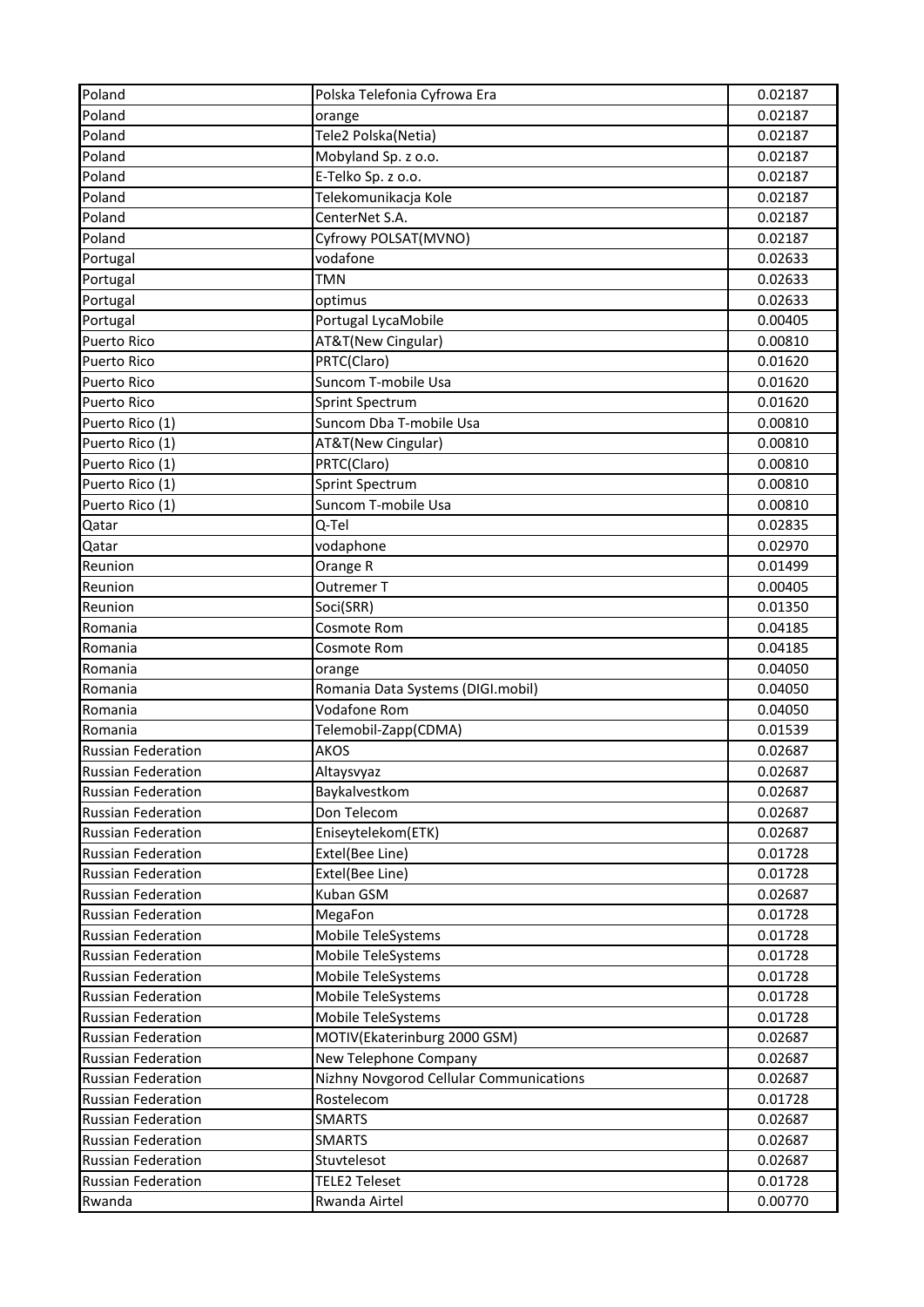| Rwanda                | <b>MTN Rwandacell SARL</b>              | 0.02025 |
|-----------------------|-----------------------------------------|---------|
| Rwanda                | RWANDATEL S.A.                          | 0.05940 |
| Rwanda                | <b>TIGO RWANDA S.A</b>                  | 0.01755 |
| Saint Kitts and Nevis | Cable & Wireless                        | 0.01215 |
| Saint Kitts and Nevis | Digicel                                 | 0.01215 |
| Saint Kitts and Nevis | <b>UTS CariGlobe</b>                    | 0.01215 |
| Saint Kitts and Nevis | <b>UTS CariGlobe</b>                    | 0.01215 |
| Saint Lucia           | Cable & Wireless, St. Lucia             | 0.01215 |
| Saint Lucia           | Digicel St. Lucia                       | 0.01215 |
| Samoa                 | Digicel                                 | 0.01215 |
| San Marino            | Telecom Italia San Marino S.p.A.        | 0.01080 |
| Sao Tome and Principe | CSTmovel                                | 0.01620 |
| Saudi Arabia          | <b>Etihad Etisalat Company (Mobily)</b> | 0.01755 |
| Saudi Arabia          | Saudi Telecom Company (STC)             | 0.01755 |
| Saudi Arabia          | zain                                    | 0.01755 |
| Senegal               | Tigo (Sentel GSM)                       | 0.02295 |
| Senegal               | Sonatel (Alize)                         | 0.02295 |
| Senegal               | Expresso (Sudatel)                      | 0.00743 |
| Seychelles            | Telecom (Seychelles) Ltd                | 0.01283 |
| Seychelles            | MediaTech                               | 0.07425 |
| Seychelles            | Cable and Wireless (Seychelles) Ltd     | 0.01485 |
| Sierra Leone          | Celtel (SL) Ltd                         | 0.00675 |
| Sierra Leone          | Mobitel                                 | 0.00473 |
| Sierra Leone          | Datatel (SL) Ltd GSM                    | 0.00473 |
| Sierra Leone          | Comium Sierra leone INC                 | 0.00473 |
| Sierra Leone          | Africell (SL)Ltd PCS                    | 0.00405 |
| Sierra Leone          | Dtatel (SL) Ltd CDMA                    | 0.00473 |
| Sierra Leone          | Millicom (SL) Ltd                       | 0.00473 |
| Singapore             | StarHub                                 | 0.04860 |
| Singapore             | m1                                      | 0.05130 |
| Singapore             | Singapore Telecom                       | 0.04320 |
| Singapore             | ST Sunpage                              | 0.01485 |
| Slovakia              | Telefonica O2                           | 0.07020 |
| Slovakia              | T-Mobile UMTS                           | 0.05805 |
| Slovakia              | T-Mobile UMTS                           | 0.05805 |
| Slovakia              | Orange(globatel)                        | 0.05805 |
| Slovenia              | Mobitel                                 | 0.03996 |
| Slovenia              | Si.Mobil-Vodafone                       | 0.03996 |
| Slovenia              | T-2 d.o.o.                              | 0.00945 |
| Slovenia              | Tu(Tusmobil)                            | 0.03996 |
| Solomon Islands       | Solomon Telekom Company Ltd (BREEZE)    | 0.00999 |
| Solomon Islands       | <b>BMobile Limited</b>                  | 0.05670 |
| Somalia               | NationLink Telecom                      | 0.03780 |
| Somalia               | Hargeysa Telesom                        | 0.04253 |
| Somalia               | Somafone                                | 0.01350 |
| Somalia               | <b>Bosaso Golis</b>                     | 0.02093 |
| Somalia               | MOGADISHU                               | 0.04590 |
| Somalia               | <b>HORMUUD</b>                          | 0.04251 |
| Somalia               | ASGSM                                   | 0.04590 |
| Somalia               | Telesom                                 | 0.03254 |
| South Africa          | <b>USAL licence holders</b>             | 0.01485 |
| South Africa          | vodacom                                 | 0.01350 |
| South Africa          | mtn                                     | 0.01323 |
| South Africa          | mtn                                     | 0.01323 |
| South Africa          | cell c                                  | 0.01499 |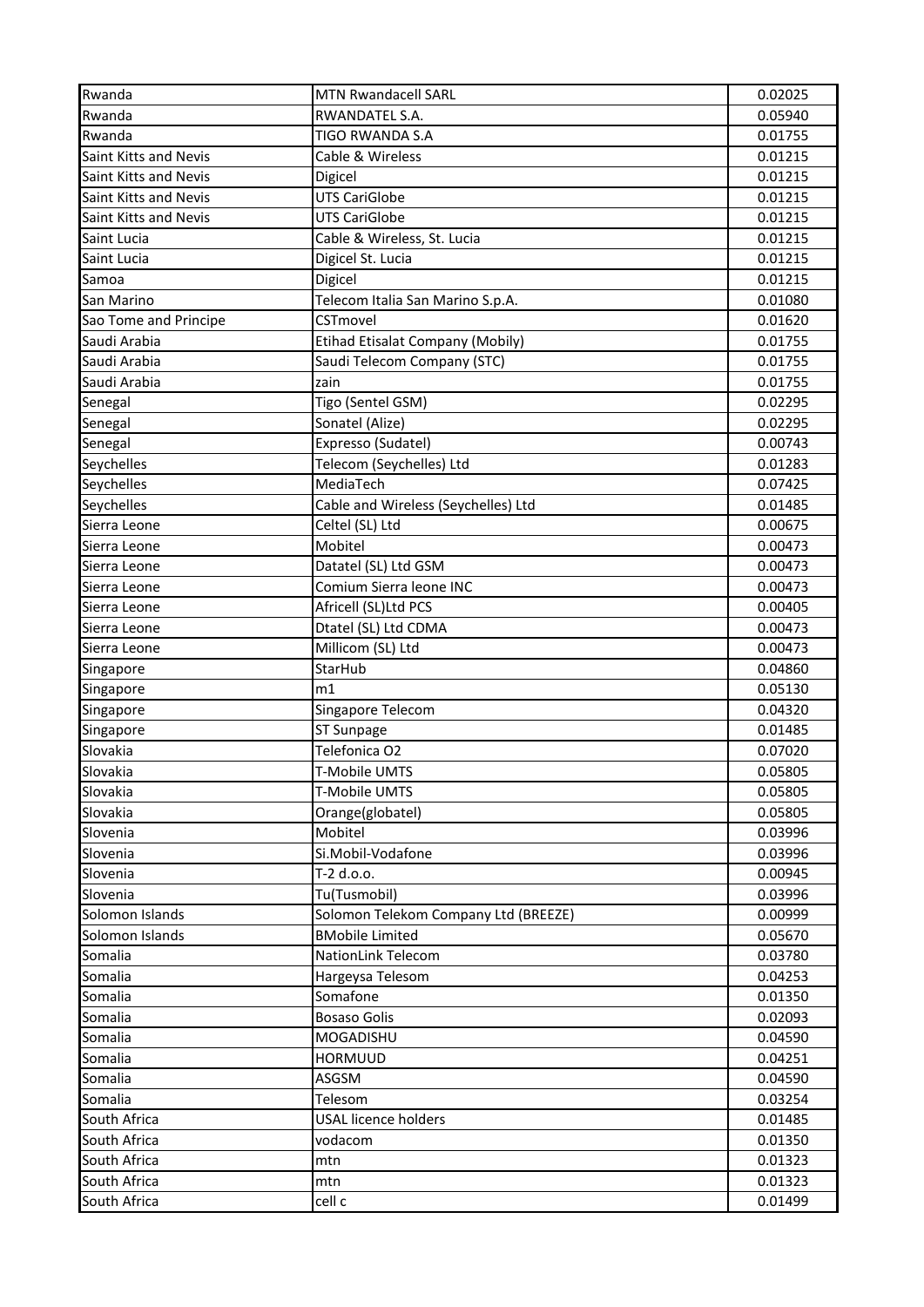| South Africa | Telkom Mobile (8TA)                  | 0.01134 |
|--------------|--------------------------------------|---------|
| South Korea  | <b>KT Freetel</b>                    | 0.01620 |
| South Korea  | <b>KT Freetel</b>                    | 0.01620 |
| South Korea  | <b>KT Freetel</b>                    | 0.01620 |
| South Korea  | LG Telecom                           | 0.01688 |
| South Korea  | SK Telecom                           | 0.01688 |
| South Korea  | SK Telecom                           | 0.01688 |
| South Sudan  | Mtn Mobile                           | 0.07155 |
| South Sudan  | Zain Mobile                          | 0.00716 |
| Spain        | <b>Bt Espa</b>                       | 0.04725 |
| Spain        | Cableuropa S a u                     | 0.04725 |
| Spain        | E-plus M(Simyo)                      | 0.04725 |
| Spain        | Euskaltel S a                        | 0.04725 |
| Spain        | Fonyou                               | 0.04725 |
| Spain        | FranceTelecom(Orange                 | 0.04725 |
| Spain        | Jazz Telecom S a u                   | 0.04725 |
| Spain        | Llamaya                              | 0.04725 |
| Spain        | Lleida Networks                      | 0.04725 |
| Spain        | Lycamobile Spain                     | 0.04725 |
| Spain        | R Cable Y Telecomunicaciones Galicia | 0.04725 |
| Spain        | Telecable De Asturias                | 0.04725 |
| Spain        | Telefonica(Movistar)                 | 0.04725 |
| Spain        | Vodafone                             | 0.04725 |
| Spain        | Vodafone                             | 0.04725 |
| Spain        | Xfera M(Yoigo)                       | 0.04725 |
| Sri Lanka    | MTN Dialog(Axiata)                   | 0.04253 |
| Sri Lanka    | Hutchison                            | 0.01350 |
| Sri Lanka    | Bharti Airtel Lanka (Pvt)            | 0.01485 |
| Sri Lanka    | Etisalat                             | 0.01877 |
| Sudan        | Areeba Sudan(MTN)                    | 0.06345 |
| Sudan        | Mobitel(Zain)                        | 0.02160 |
| Sudan        | Network of the World                 | 0.03105 |
| Suriname     | Digicel Suriname N.V.                | 0.00675 |
| Suriname     | (Uniqa) Intelsur                     | 0.00473 |
| Suriname     | Telesur                              | 0.00608 |
| Swaziland    | Swazi MTN Limited                    | 0.06345 |
| Sweden       | Hi3G                                 | 0.03618 |
| Sweden       | Hi3G                                 | 0.03618 |
| Sweden       | Lycamobile Sweden                    | 0.01350 |
| Sweden       | Comvig (Tele2)                       | 0.03429 |
| Sweden       | Telenor (Vodafone, Europolitan)      | 0.03915 |
| Sweden       | Telenor (Vodafone, Europolitan)      | 0.03915 |
| Sweden       | Telenor (Vodafone, Europolitan)      | 0.03915 |
| Sweden       | Telenor (Vodafone, Europolitan)      | 0.03915 |
| Sweden       | TeliaSonera                          | 0.03321 |
| Sweden       | Tigo Ltd                             | 0.04928 |
| Sweden       | Wireless Maingate                    | 0.04928 |
| Sweden       | 42 Telecom                           | 0.04928 |
| Sweden       | Beepsend                             | 0.04928 |
| Sweden       | <b>INFOBIP LIMITED</b>               | 0.04928 |
| Sweden       | Mundio Mobile                        | 0.04928 |
| Sweden       | <b>TDC Mobil</b>                     | 0.04928 |
| Switzerland  | Swisscom Mobile AG                   | 0.03564 |
| Switzerland  | <b>Bebbicell AG</b>                  | 0.00810 |
| Switzerland  | Comfone AG                           | 0.00810 |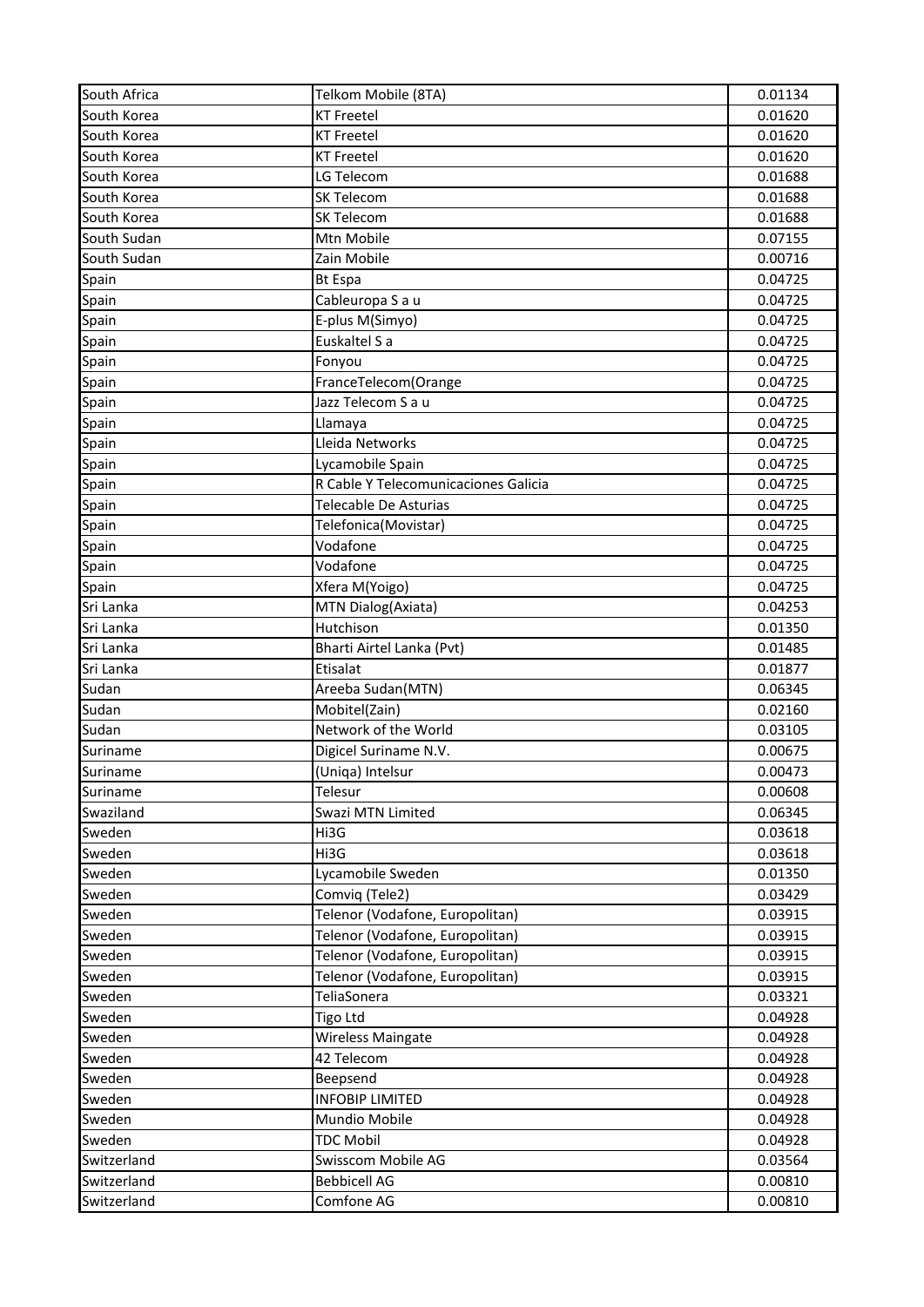| Switzerland                     | In&Phone SA                                 | 0.00810 |
|---------------------------------|---------------------------------------------|---------|
| Switzerland                     | sunrise                                     | 0.03564 |
| Switzerland                     | <b>Tele2 Telecommunication Services AG</b>  | 0.01620 |
| Switzerland                     | orange                                      | 0.01877 |
| Switzerland                     | LycaMobile                                  | 0.04725 |
| Syria                           | <b>MTN Syria</b>                            | 0.03105 |
| Syria                           | syriatel                                    | 0.01755 |
| Taiwan                          | Taiwan Cellular Corporation                 | 0.01485 |
| Taiwan                          | Chunghwa Telecom LDM                        | 0.04388 |
| Taiwan                          | Chunghwa Telecom LDM                        | 0.04388 |
| Taiwan                          | <b>KG Telecom</b>                           | 0.04388 |
| Taiwan                          | MobiTai                                     | 0.04118 |
| Taiwan                          | TransAsia                                   | 0.04118 |
| Taiwan                          | VIBO Telecom                                | 0.04388 |
| Tajikistan                      | <b>Babilon Mobile</b>                       | 0.00405 |
| Tajikistan                      | Tcell (INDIGO)                              | 0.00675 |
| Tajikistan                      | Tcell (Somoncom)                            | 0.00756 |
| Tajikistan                      | MLT (TT-Mobile)                             | 0.01215 |
| Tajikistan                      | <b>TAKOM (Beeline)</b>                      | 0.00405 |
| Tanzania                        | <b>Bharti Airtel</b>                        | 0.00770 |
| Tanzania                        | MIC (T) Ltd.                                | 0.01755 |
| Tanzania                        | Vodacom                                     | 0.02295 |
| Tanzania                        | Zantel (Zanzibar)                           | 0.00675 |
| Tanzania                        | Vodacom (T) Ltd.                            | 0.02430 |
| Thailand                        | Advanced Info Service PLC (AIS GSM)         | 0.05481 |
| Thailand                        | True Move Company Ltd(True Move)            | 0.00405 |
| Thailand                        | True Move Company Ltd(True Move)            | 0.00405 |
| Thailand                        | <b>Total Access Communications Co(DTAC)</b> | 0.00297 |
| Thailand                        | <b>Total Access Communications Co(DTAC)</b> | 0.00297 |
| Thailand                        | <b>HUTCH CDMA</b>                           | 0.00405 |
| Thailand                        | TOT 3G (Thai Mobile)                        | 0.01418 |
| Thailand                        | <b>NMT CDMA</b>                             | 0.01418 |
| Thailand                        | CAT CDMA                                    | 0.01418 |
| Togo                            | Telecel                                     | 0.00608 |
| Togo                            | Togocel                                     | 0.00783 |
| Tonga                           | U-Call                                      | 0.01080 |
| Tonga                           | Digicel Tonga                               | 0.01080 |
| <b>Trinidad and Tobago</b>      | Digicel Trinidad and Tobago Ltd             | 0.00608 |
| <b>Trinidad and Tobago</b>      | Telecom of Trinidad and Tobago              | 0.00608 |
| Tunisia                         | Tunisiana(Orascom)                          | 0.02633 |
| Tunisia                         | TunisieTelcom(TUNTEL                        | 0.01485 |
| Tunisia                         | Orange                                      | 0.02064 |
| Turkey                          | AVEA(Aria)                                  | 0.02160 |
| Turkey                          | AVEA(Aria)                                  | 0.02160 |
| Turkey                          | Telsim (Vodafone)                           | 0.02160 |
| Turkey                          | turkcell                                    | 0.02160 |
| Turkmenistan                    | <b>BCTI</b>                                 | 0.00405 |
| Turkmenistan                    | TM-Cell                                     | 0.01755 |
| <b>Turks and Caicos Islands</b> | Digicel (TCI) Ltd                           | 0.01080 |
| <b>Turks and Caicos Islands</b> | Digicel (TCI) Ltd                           | 0.01080 |
| <b>Turks and Caicos Islands</b> | Cable and Wireless (GSM)                    | 0.01080 |
| <b>Turks and Caicos Islands</b> | <b>IslandCom Communication Ltd</b>          | 0.01080 |
| <b>Turks and Caicos Islands</b> | <b>IslandCom Communication Ltd</b>          | 0.01080 |
|                                 | Airtel Uganda                               | 0.00770 |
| Uganda                          |                                             |         |
| Uganda                          | MTN (Uganda) Ltd                            | 0.01134 |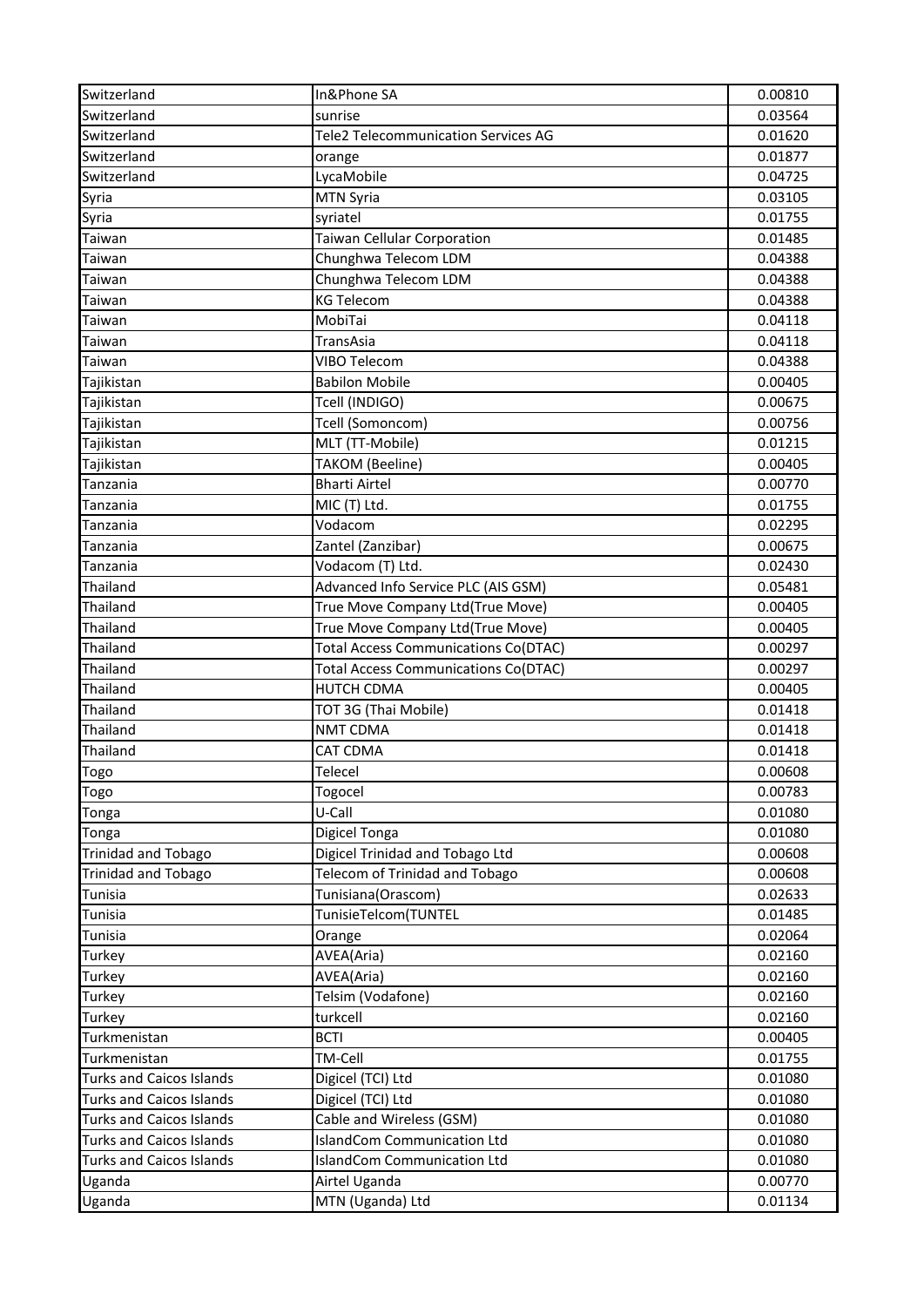| Uganda                      | Orange                                 | 0.01350 |
|-----------------------------|----------------------------------------|---------|
| Uganda                      | Uganda Telecom Ltd                     | 0.01485 |
| Uganda                      | Warid                                  | 0.01283 |
| Ukraine                     | Ukrtelecom                             | 0.01485 |
| Ukraine                     | Beeline (Radio)                        | 0.01566 |
| Ukraine                     | MTS Ukraine (UMC)                      | 0.01566 |
| Ukraine                     | Golden Telecom                         | 0.01485 |
| Ukraine                     | life(Astelit)                          | 0.01566 |
| Ukraine                     | Telesystems (CDMA)                     | 0.01404 |
| Ukraine                     | Kyivstar                               | 0.01566 |
| <b>United Arab Emirates</b> | du                                     | 0.01688 |
| <b>United Arab Emirates</b> | etisalat                               | 0.01688 |
| United Kingdom-G-I-J        | Cable & Wireless Guernsey Ltd          | 0.04293 |
| United Kingdom-G-I-J        | Cloud9                                 | 0.04293 |
| United Kingdom-G-I-J        | Everything Everywher                   | 0.04401 |
| United Kingdom-G-I-J        | Everything Everywher                   | 0.04401 |
| United Kingdom-G-I-J        | <b>Everything Everywher</b>            | 0.04401 |
| United Kingdom-G-I-J        | Everything Everywher                   | 0.04401 |
| United Kingdom-G-I-J        | Everything Everywher                   | 0.04401 |
| United Kingdom-G-I-J        | <b>Guernsey Airtel Limited</b>         | 0.04293 |
| United Kingdom-G-I-J        | Guernsey C & W Limited                 | 0.04293 |
| United Kingdom-G-I-J        | Guernsey C & W Limited                 | 0.04293 |
| United Kingdom-G-I-J        | Isle of Man Manx Telecom               | 0.04293 |
| United Kingdom-G-I-J        | Jersey Airtel Limited                  | 0.04293 |
| United Kingdom-G-I-J        | Jersey Telecom                         | 0.04293 |
| United Kingdom-G-I-J        | Lycamobile UK Limted                   | 0.04293 |
| United Kingdom-G-I-J        | T-Mobile (UK) Ltd                      | 0.04293 |
| United Kingdom-G-I-J        | Truphon SoftCellular                   | 0.04293 |
| United Kingdom-G-I-J        | UK BT                                  | 0.04293 |
| United Kingdom-G-I-J        | UK BT                                  | 0.04293 |
| United Kingdom-G-I-J        | UK Hutchison 3G Ltd                    | 0.04293 |
| United Kingdom-G-I-J        | UK Hutchison 3G Ltd                    | 0.04293 |
| United Kingdom-G-I-J        | UK O2 LTD                              | 0.04293 |
| United Kingdom-G-I-J        | UK OnePhone LTD                        | 0.04293 |
| United Kingdom-G-I-J        | <b>UK Orange</b>                       | 0.04401 |
| United Kingdom-G-I-J        | <b>UK Routo Telecommunications LTD</b> | 0.04293 |
| United Kingdom-G-I-J        | UK Teleware plc                        | 0.04293 |
| United Kingdom-G-I-J        | UK Vodafone LTD                        | 0.04401 |
| United Kingdom-G-I-J        | <b>UK Vodafone LTD</b>                 | 0.04401 |
| United Kingdom-G-I-J        | UK Wave Telecom LTD                    | 0.04293 |
| Uruguay                     | Antel (Compania)                       | 0.02565 |
| Uruguay                     | Antel (Compania)                       | 0.02565 |
| Uruguay                     | Antel (Compania)                       | 0.02565 |
| Uruguay                     | Telef(Movistar)                        | 0.00621 |
| Uruguay                     | Claro(AM Wireless)                     | 0.00743 |
| USA-Canada                  | Aliant Telecom (Mobility)              | 0.02430 |
| USA-Canada                  | All CDMA Networks                      | 0.02430 |
| USA-Canada                  | <b>Bell Mobility</b>                   | 0.02430 |
| USA-Canada                  | Cable & Wireless                       | 0.02430 |
| USA-Canada                  | Cellco Partnership D                   | 0.02430 |
| USA-Canada                  | Cricket Communicatio                   | 0.02430 |
| USA-Canada                  | Dave Wireless                          | 0.02430 |
| USA-Canada                  | Digicel                                | 0.02430 |
| USA-Canada                  | <b>Fido Solutions Inc</b>              | 0.02430 |
| USA-Canada                  | <b>Globalive Wireless Mngmt</b>        | 0.02430 |